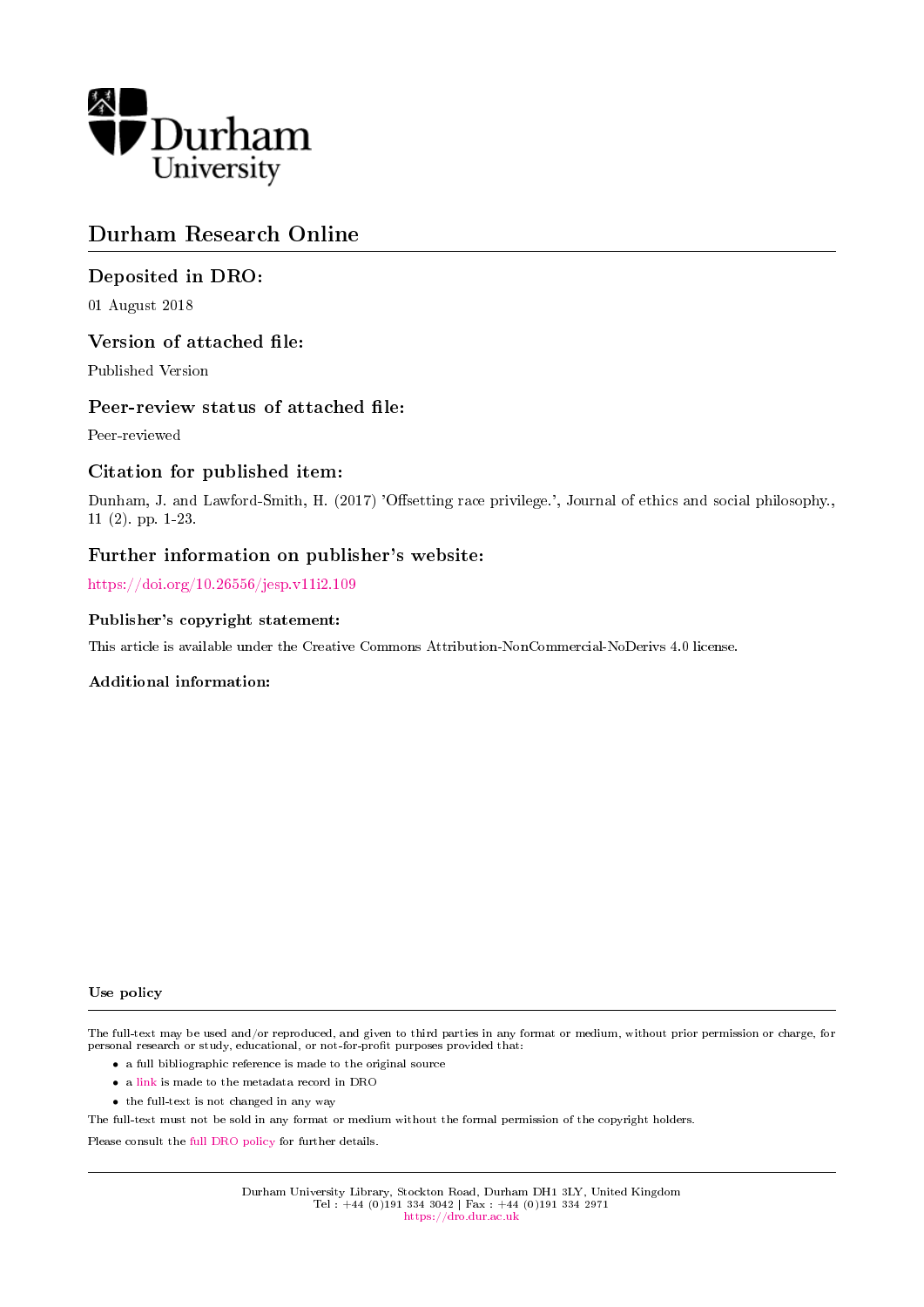

# **OFFSETTING RACE PRIVILEGE**

BY JEREMY DUNHAM AND HOLLY LAWFORD- SMITH

**JOURNAL OF ETHICS** & **SOCIAL PHILOSOPHY**

VOL. 11, NO. 2 | JANUARY 2017 URL: [WWW.JESP.ORG](http://www.jesp.org/) COPYRIGHT © JEREMY DUNHAM AND HOLLY LAWFORD- SMITH 2017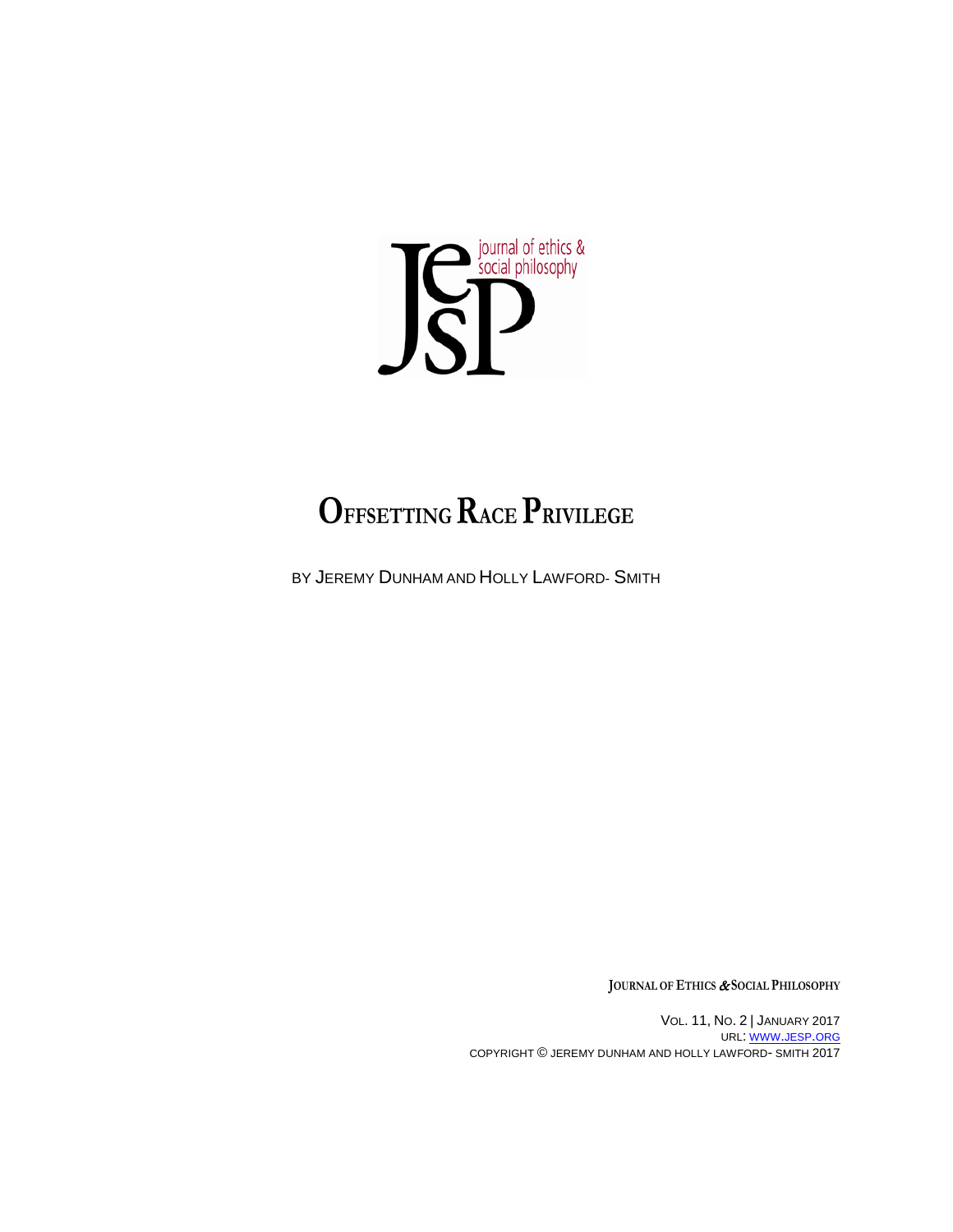# **Offsetting Race Privilege** Jeremy Dunham and Holly Lawford-Smith

N SATURDAY, AUGUST 9, 2014, Michael Brown was shot – six times – and killed by Darren Wilson, a white police officer in Ferguson, Missouri (see e.g., Buchanan et al. (2014)). Since that N SATURDAY, AUGUST 9, 2014, Michael Brown was shot – six times – and killed by Darren Wilson, a white police officer in Ferguson, Missouri (see e.g., Buchanan et al. (2014)). Since that date, Ferguson has been the center o against what amounts to modern racial separation. Brown was the fourth unarmed black<sup>1</sup> man to be killed by police in that month (Harkinson (2014)), and one of many more in the years prior and the year and a half since. The exact number is hard to pin down, but all sources agree that police kill disproportionately many unarmed black people compared to unarmed white people (Lee (2014)).2

"Stop and search" numbers are also disproportionate. The number of stops has increased dramatically, for example from 115,000 in 2002 to 685,000 in 2011 by the New York Police Department (NYPD). More than half of those stopped were also frisked, and around 90 percent of those stopped were black or Latinx men, despite the fact that black people make up only 25 percent of New York City's population, and Latinx people make up only 28 percent (*The Economist* (2013)). Federal Judge Shira Scheindlin found the NYPD's stop-and-search policy unconstitutional and recommended widespread reform (Usborne (2013)).

Incarceration rates in the United States are the highest per capita of any country in the world, and this impacts African-Americans and Latinx people disproportionately.3 To take a specific crime, in 1988, black people were arrested on drug charges five times as often as white people, and by 1996 this had increased to black people being arrested on drug charges 13 times as often as white people, despite the fact that black people and white people use drugs to roughly the same extent (Schoenfeld (2013)).

Troubling differences are also found in the areas of employment, education, healthcare and other basic goods. Many will have heard of the 2001-2002 experiments using fictitious résumés to test racial bias in employers, which found that applicants with white-sounding names were

<sup>1</sup> We are simply reproducing the racial category terms used by the original sources in this section, and hence mention "black," "African-American," "Hispanic," and "white" without disambiguation (because it is not clear that our preferred disambiguation would track these authors' preferred disambiguations). In place of the gendered "Latino" and "Latina," we use "Latinx." See discussion at Ramirez and Blay (2016). In the remainder of the paper we will use "African-American" and "white American."

<sup>2</sup> To give some examples, out of 45 people shot by police officers in Oakland, California, between 2004 and 2008, 37 were black (82 percent) and none were white; of the 41 people fired at by police in New York City in 2011, roughly 85 percent were nonwhite (black and Hispanic), with about 50 percent of those being black (Lee (2014)). See also discussion at Chang (2014).

<sup>3</sup> African-Americans are six times more likely than white persons to be incarcerated in the U.S., while non-white Latinx people are three times more likely than white persons to be incarcerated. Eleven percent of black men aged between 20 and 34 are imprisoned (Schoenfeld (2013)). In 2008, 12 percent of white men with less than a high school education were in prison, compared to 37 percent of black men with less than a high school education (Pettit (2012)).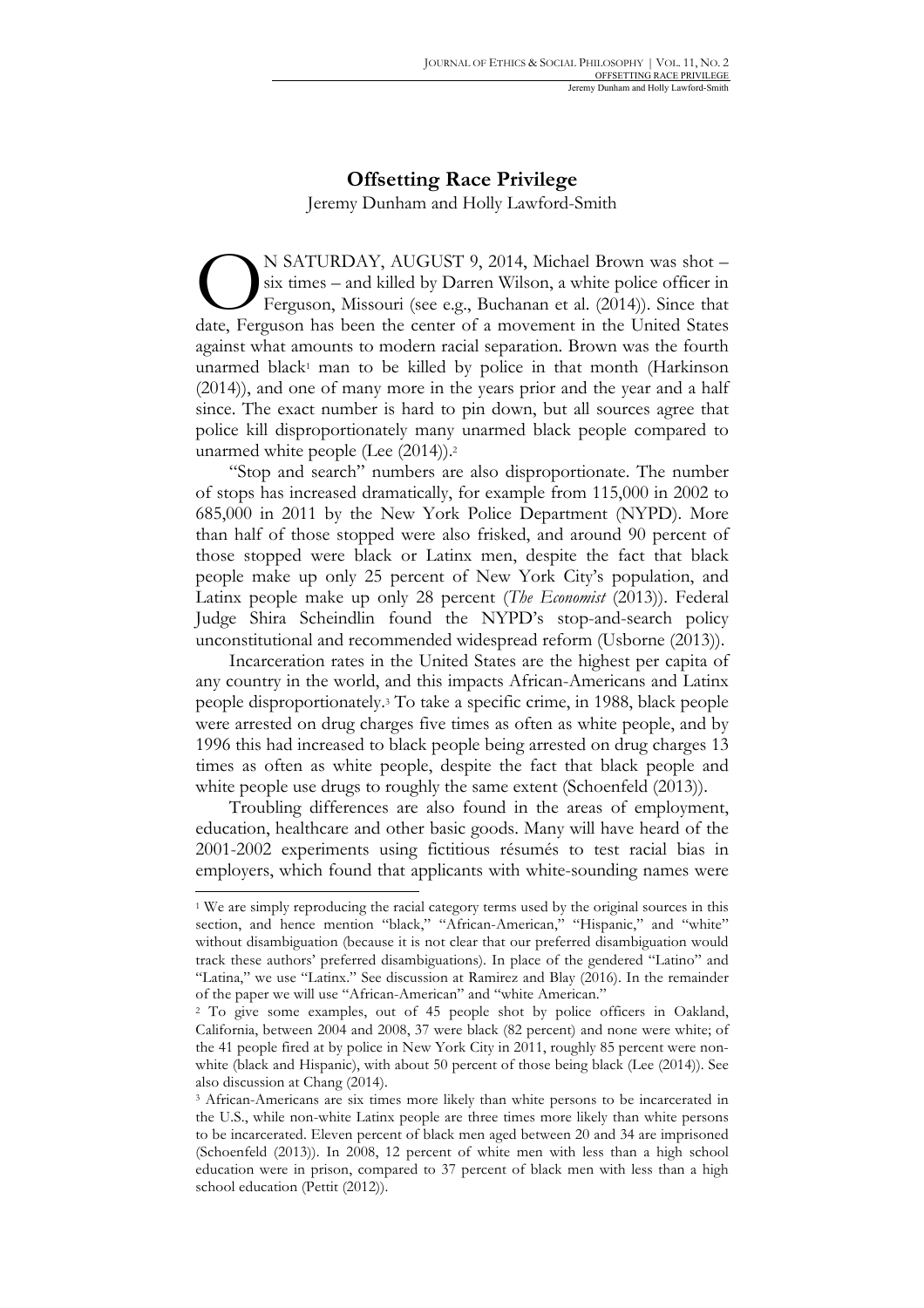called for interviews about 50 percent more often than applicants with African-American-sounding names (Bertrand and Mullainathan (2003); see also Neckerman and Kirschenman (1991)). The educational performance of children has been found to correlate strongly with their being educated in smaller schools, with smaller class sizes, a more challenging curriculum and more qualified teachers, all of which children from racial minorities are less likely to have access to (Darling-Hammond (1998)). African-Americans spend more of their lives without health insurance than whites. One report of numbers of people with health insurance in 2009 found 88 percent of whites to have insurance, compared to 79 percent of African-Americans and 68 percent of Hispanics (Russell (2010)).

The United States provides a clear example of a society in which morally problematic differences between people track racial<sup>4</sup> lines. African-Americans, Hispanics and Latinx people are more likely than white Americans to be killed by police while unarmed; more likely to be stopped, searched, arrested and incarcerated; less likely to be hired by employers; less likely to be educated by prestigious institutions; and less likely to be protected by adequate healthcare. African-Americans, Hispanics and Latinx people are disadvantaged by these differences, relative to white Americans, and white Americans are advantaged by these differences, relative to African-Americans, Hispanics and Latinx people. The fact of being advantaged in virtue of the color of one's skin is referred to colloquially as "race privilege."

A discussion of the normative implications of these differences could focus on either side of the differences, or on both. For example, it could ask what those experiencing racial disadvantage *are owed*, without saying much at all about *by whom*. This is a less challenging question than asking what those experiencing racial advantage *owe.* It is intuitively obvious that for at least some of the differences outlined above (if not all of them), those who are disadvantaged are owed substantial improvement in their positions. Much more controversial, though, is *who owes it*. Usually when there is a victim who stands in need of reparation, compensation or assistance, we look first to the culpable causer of the victim's being in that position. When that person cannot be made to pay, either because there is no such person or because that person has died or otherwise fled the scene, we look to others: those who benefit from the victim's being in that position; those who stand in a certain associative relation to the victim or the culpable causer; or those who simply have a capacity to help the victim (see Lawford-Smith (2016)). Here we assume that beneficiaries have stronger obligations than bystanders with a capacity to assist, following the theoretical arguments in Gosseries (2004) and Butt (2007) and the experimental results in Barry and Lindauer (forthcoming). We reject associative relations with the culpable causers of victimhood as

<sup>4</sup> To be clear, we are not endorsing a biological conception of race. The disadvantages we are interested in track *being identified as* belonging to a particular racial group, whether that racial group is "real" or socially constructed. So long as such identification is possible and can create disadvantage, deeper questions about the metaphysics of race do not disturb the possibility of this normative project.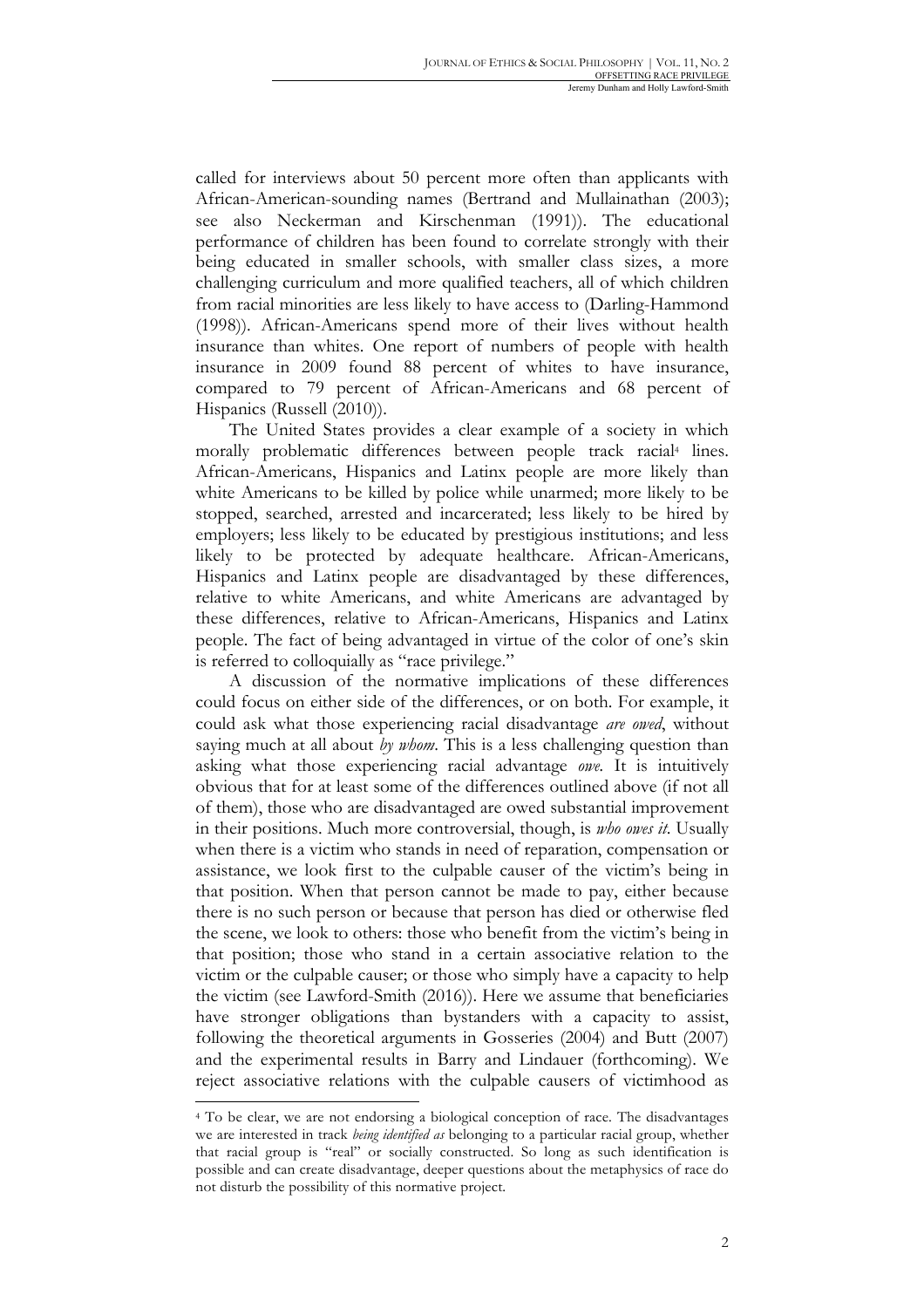sufficient for obligations to those victims, on grounds of incompatibility with liberal individualism. We simply assume that associative relations with victims will be weaker than the obligations of those who benefit from that victimhood. This paper is about the beneficiaries of racial disadvantage, whom we will refer to as those with "race privilege." The question we attempt to answer in this paper is, "What – if anything – do those with race privilege owe?"

The United States is not alone in being characterized by these kinds of differences, and by presenting it as an example we do not mean to suggest that race privilege is a uniquely American phenomenon, or that the American context is somehow "prior" to other contexts. It is a good example because of the availability of statistical information about the relevant differences, and because it is an extremely wealthy, industrialized country that positions itself as an international political leader. But the discussion that follows applies to any countries (and indeed, any nations or subnational states) similarly characterized by differences tracking racial lines.

We will focus in this paper on race privilege alone, leaving it as an open question whether the account given generalizes to some, or even all other forms of privilege, such as gender privilege, class privilege, sexuality privilege, non-disabled privilege and, in particular, intersecting privilege. In  $\int I$  we defend a particular understanding of privilege. In  $\int II$  we outline a couple of the strongest existing proposals that speak to the obligations that might be generated by race privilege, and in § III we expand and build upon these in order to suggest a new account of obligations to offset race privilege.

### **I. Race-Based Advantage and Race-Based Privilege**

As outlined above, white Americans are advantaged in virtue of the color of their skin, an advantage we can refer to as "race privilege." In fact, it is a specific version of race privilege, known as "white privilege." Awareness of this form of privilege is increasing (Ayres (2015); Pinsker (2015)), but discussion of the moral obligations that follow from *having*  privilege – of any kind – is strangely lacking.

To give an account of the obligations of race privilege, it is necessary to give an account of race privilege so that we can identify who counts as privileged and thus may turn out to have obligations for that reason. In the example cases with which we opened the paper, there were differences tracking paradigmatically morally arbitrary features of persons – namely their race. What needs to be established is what kinds of differences are morally problematic and why they are morally problematic. On that basis, we can distinguish the advantaged from the disadvantaged, and then work out who of the advantaged (if not all) count as privileged. We do this in three parts. In part A we present our definition of race privilege; in part B we address the question of scope for cases understood as morally problematic; and in part C we identify a suitable baseline for identifying those groups, and their individual members, who have race privilege.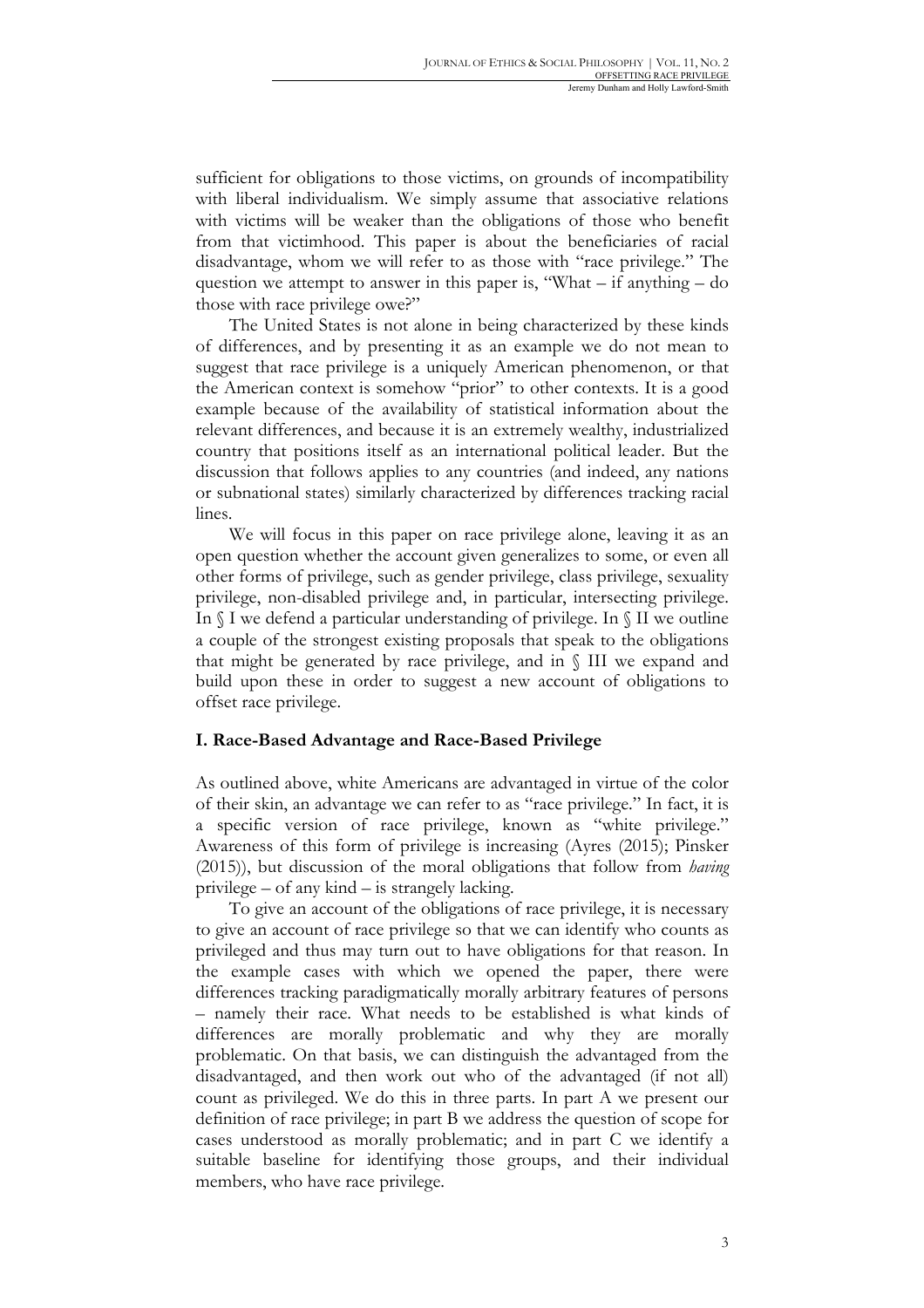**A.**

The classical texts on privilege usually describe it as a set of unearned, unjustified advantages. For example, Peggy McIntosh has in mind "unearned power conferred systematically" (1989: 3), and Alison Bailey – building on work by Marilyn Frye – uses the very similar "unearned assets conferred systematically" (1998: 107). Bailey defines privilege as a subset of advantage (ibid.: 108). Although advantages per se can be earned and justified, on Bailey's account, privilege and the benefits it confers are (a) "unearned and conferred systematically to members of dominant social groups"; (b) granted simply because of membership in dominant groups and thereby almost never justifiable; (c) "invisible to, or not recognized as such, by those who have [them]"; and finally (d) have a "wild card" quality, which means that they extend to a wide range of circumstances (ibid.: 108). Because privilege is always unearned, it excludes the kinds of advantages that come from work and effort: "any earned condition, skill, asset or talent." She gives the examples of a second language, developed athletic talents and working hard to afford a decent education (ibid.: 109).

We agree that it is useful to be able to distinguish a subset of advantage that suffices to privilege; however, we resist Bailey's account of this distinction for four reasons. First, condition (c) makes it conceptually impossible for those who have privilege to recognize that they have it, let alone take steps to address the fact that they have it. As soon as privilege is recognized, condition (c) is violated. It is true as an empirical matter that many people who are privileged fail to recognize it, but if we are interested in the moral project of articulating the obligations that stem from having privilege, we will want to allow for the possibility that an individual is both privileged and aware of it (and, in fact, taking steps to offset it).

Second, condition (d) suggests that privilege must extend to a wide range of circumstances. Yet, for us, the issue is morally arbitrary advantages, not the scope of those advantages per se. There is no reason why we should be unconcerned about advantages that appear only in one specific set of circumstances.

Third, against Bailey's caveat on condition (a), "earned" conditions, skills, assets and talents may yet count as morally problematic advantages because of their histories. If promotion practices are unjust or educational access is unequal, then even a promotion that is "earned," or an educational qualification that comes as a result of one's skills and talents, may yet count as a morally problematic advantage (i.e., privilege). For example, it strikes us as unintuitive to claim that a student's securing a place at Harvard University is *unearned*, given how hard any student would have to work to obtain the required high GPA and excellent SAT and ACT results. However, in 2013, African-Americans made up only 6.5 percent of the undergraduate population at Harvard. This figure should be more than twice as high, since the African-American share of the undergraduate population nationwide is 15 percent, yet it has actually *gone*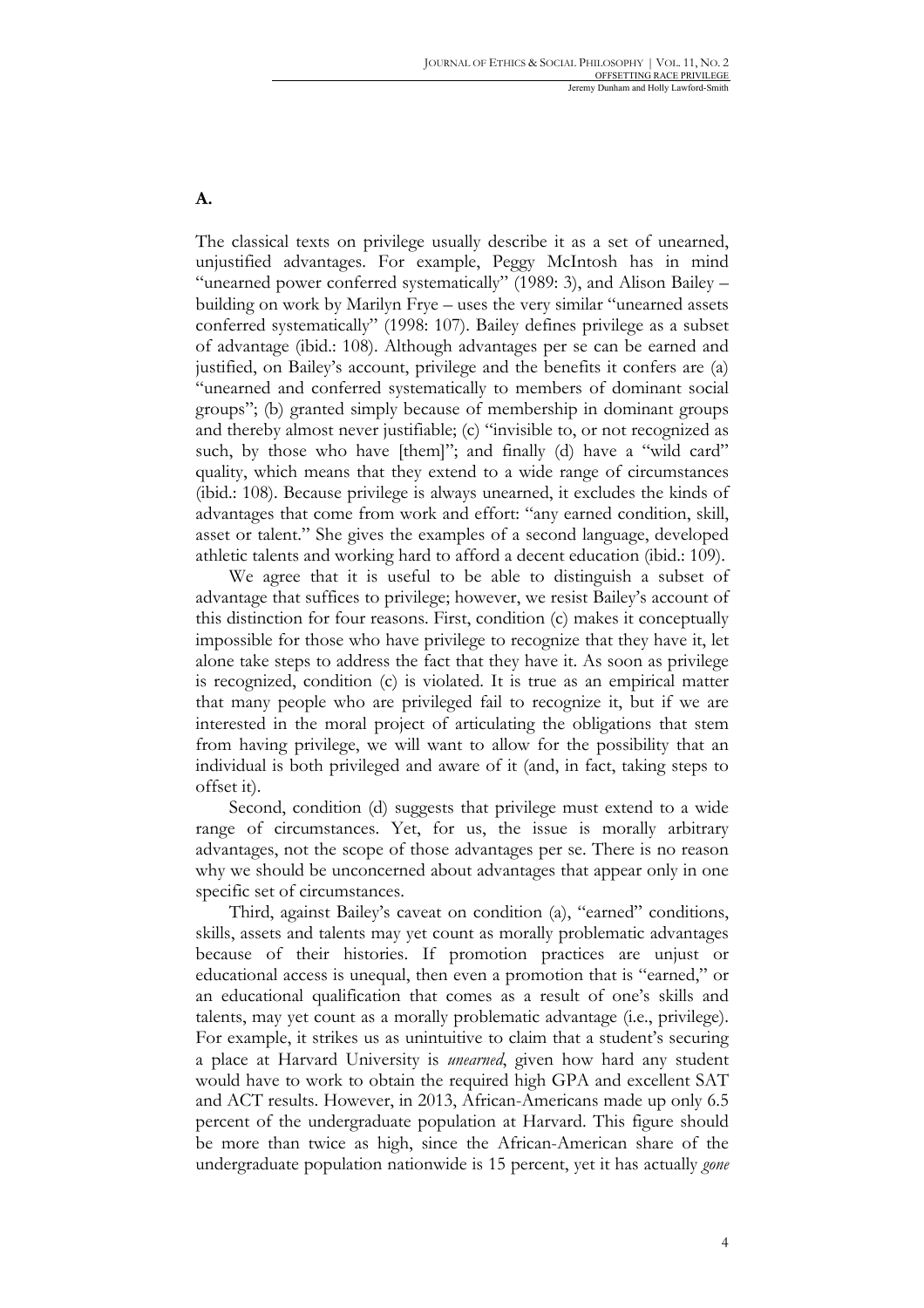*down*, from 7.4 percent in 1994.<sup>5</sup> This shows that white Americans (and other racial groups, as we will soon explain) have an *undeserved* advantage, an advantage that is the result of a long history of structural injustice (Hamilton and Ture (1992/1967)). Therefore, if educational access is unequal, then even an educational qualification that comes as a result of one's skills and talents may be the product of *undeserved* advantage; similarly, if promotion practices are unjust, then even a promotion that is "earned" may be the product of *underserved* advantage.

Fourth, although we share Bailey's intuition that something is particularly aggravating about *dominant* groups receiving systematic, undeserved advantages, we want to leave open that other groups might receive these kinds of advantages, too. There are a number of different racial groups the U.S., besides those we have identified as being disadvantaged in particular ways (African-Americans, Hispanics and Latinx people) and those we have identified as being advantaged in particular ways (white Americans). Some such groups might benefit from the disadvantage of the former, and if so we would like to leave open that they count as privileged, too, and have the corresponding obligations. So we will replace Bailey's "dominant social groups" in condition (a) and "dominant groups" in condition (b) with "racial groups."

In light of these criticisms, we defend a revised version of Bailey's definition, which accepts a modified version of (a) and (b), and rejects (c) and (d) altogether. For the reasons outlined above, our modified (a) now reads: privilege is a species of *advantage* (rather than being a power, or an asset) that is *undeserved* and "conferred systematically to members of [racial] groups." Our modified (b) now reads: privilege is "granted simply because of membership in [racial] groups and thereby almost never justifiable." However, we also want to add the further condition that there is a necessary relationship between this advantage and corresponding disadvantage.

Not all social-group advantage corresponds to disadvantage in other social groups. It can happen by luck that some people come to have advantages, yet these do not correspond to others' having disadvantages. More importantly, it can happen that some social groups have disadvantages that other social groups lack, yet the others' lack of disadvantage does not count as an advantage. Here we have in mind the particular case of unarmed African-Americans in the United States being more likely to be shot and killed by police than unarmed white Americans. It is clear that this is for African-Americans a *disadvantage.* But being shot and killed by police while unarmed is a violation of one's basic human rights, so it does not make sense to think of *not* being shot and killed by police as an advantage, since this is merely the treatment one should expect to receive in virtue of one's rights. Rights are not advantages; they are conferred automatically on all people simply in virtue

<sup>5</sup> The population share of African-Americans at Harvard is slightly higher than the median top-tier school share, which in 2013 was 6 percent (McGill (2015)).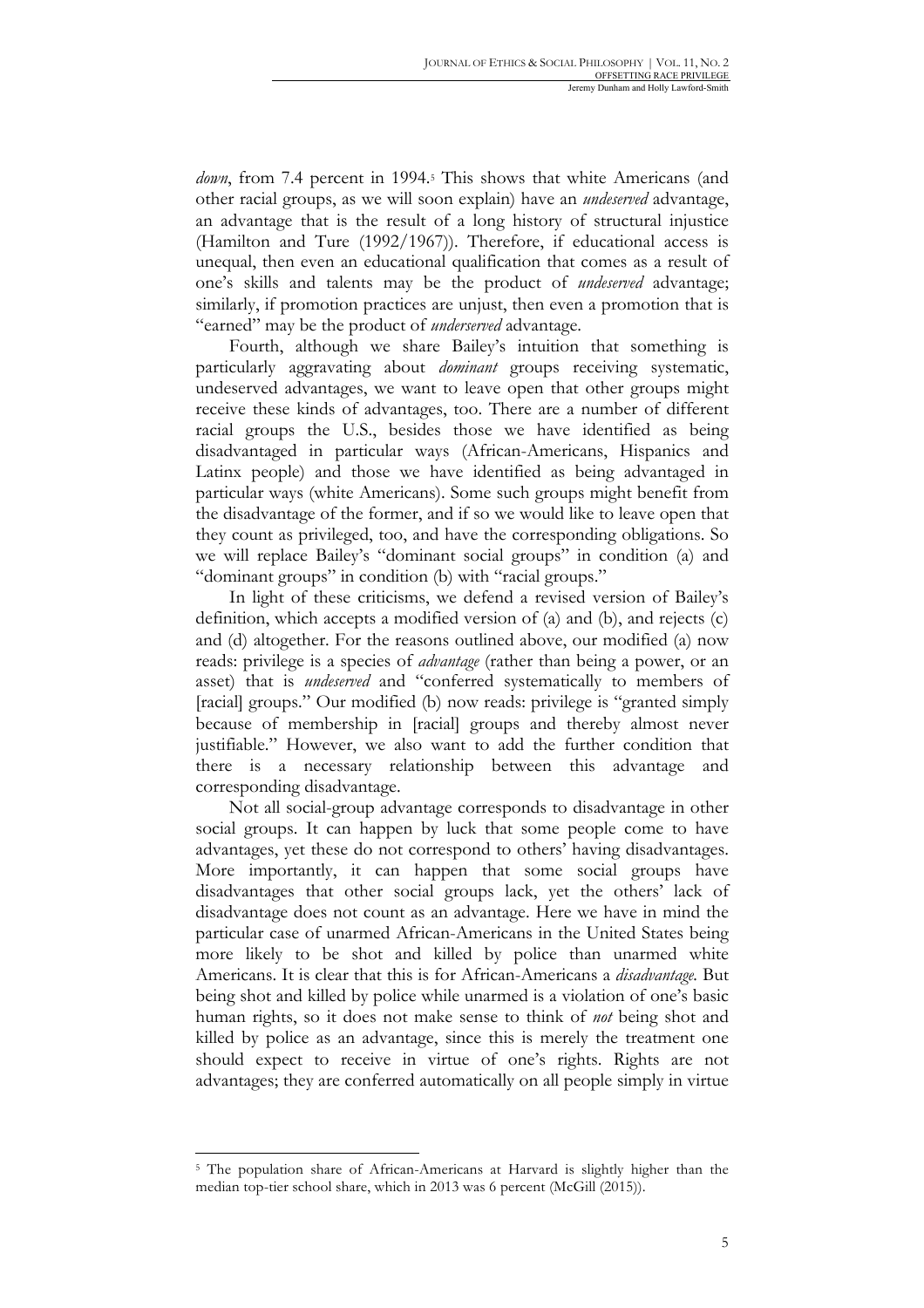of their being human. So white Americans do not count as privileged when it comes to police violence.<sup>6</sup>

Of course, there are many other domains in which white Americans do have advantage, and in which that advantage counts as undeserved, and in which it corresponds to others' disadvantage, as we will go on to discuss. The distinct view being developed here is that an undeserved advantage conferred on grounds of race counts as race privilege only if there is corresponding undeserved *dis*advantage. It is the fact of disadvantage that motivates the whole discussion of privilege. For example, if a white American is more likely to be interviewed for a job than an African-American because she has a white-American-sounding name, then she has an advantage that corresponds to a disadvantage for African-Americans. In this example, African-Americans are systematically disadvantaged in ways that are crucial to their employment possibilities and therefore their material wellbeing. Race privilege is symmetrical with race-based disadvantage because the former is a normative answer to the latter – the question of who bears obligations to take action against racial inequality does not arise when there is advantage *alone*. This raises the question of who has what obligations, for what reasons, and with what content. Looking to privilege for the answer is to look for the *best candidates* for acting to improve the situation of the disadvantaged, and it assumes that the privileged are better candidates than, e.g., those who otherwise have some capacity (social influence, let us say) to act.

Since we are focusing in this paper on race privilege, our revised version of Bailey's definition of privilege is worded specifically to focus on racial groups, an unorganized aggregate of individuals sharing a race or ethnicity. Privilege has more to do with power than with numbers, so an elite minority might be a privileged racial group. In sum, according to our specific version of the conditions that make an advantage a privilege, such an advantage must (a) be undeserved and conferred systematically to members of a racial group; (b) entail a corresponding disadvantage; and (c) be granted simply because of membership in a racial group and thereby almost never justifiable. Which groups have privilege depends on the society we are interested in but, in the United States, it is white people, whether or not it is also others.

### **B.**

 $\overline{a}$ 

With our definition now in place, one question remains: is privilege a matter of *all* such advantages? Some advantages might meet conditions (a), (b) and (c) of our revised definition and yet be *trivial.* For example, imagine that largely because of one hilarious Korean-American comedian, Korean-Americans come to be stereotyped as "funny." People are slightly

<sup>6</sup> It is possible that this disadvantage might lead to others' advantage. While failing to have one's rights violated does not suffice to advantage, advantage can be created as a downstream effect of the rights violations of others. For example, more African-Americans in prison means less competition for university places and jobs. But this advantage does not suffice to privilege, because it is not conferred systematically to members of other racial groups.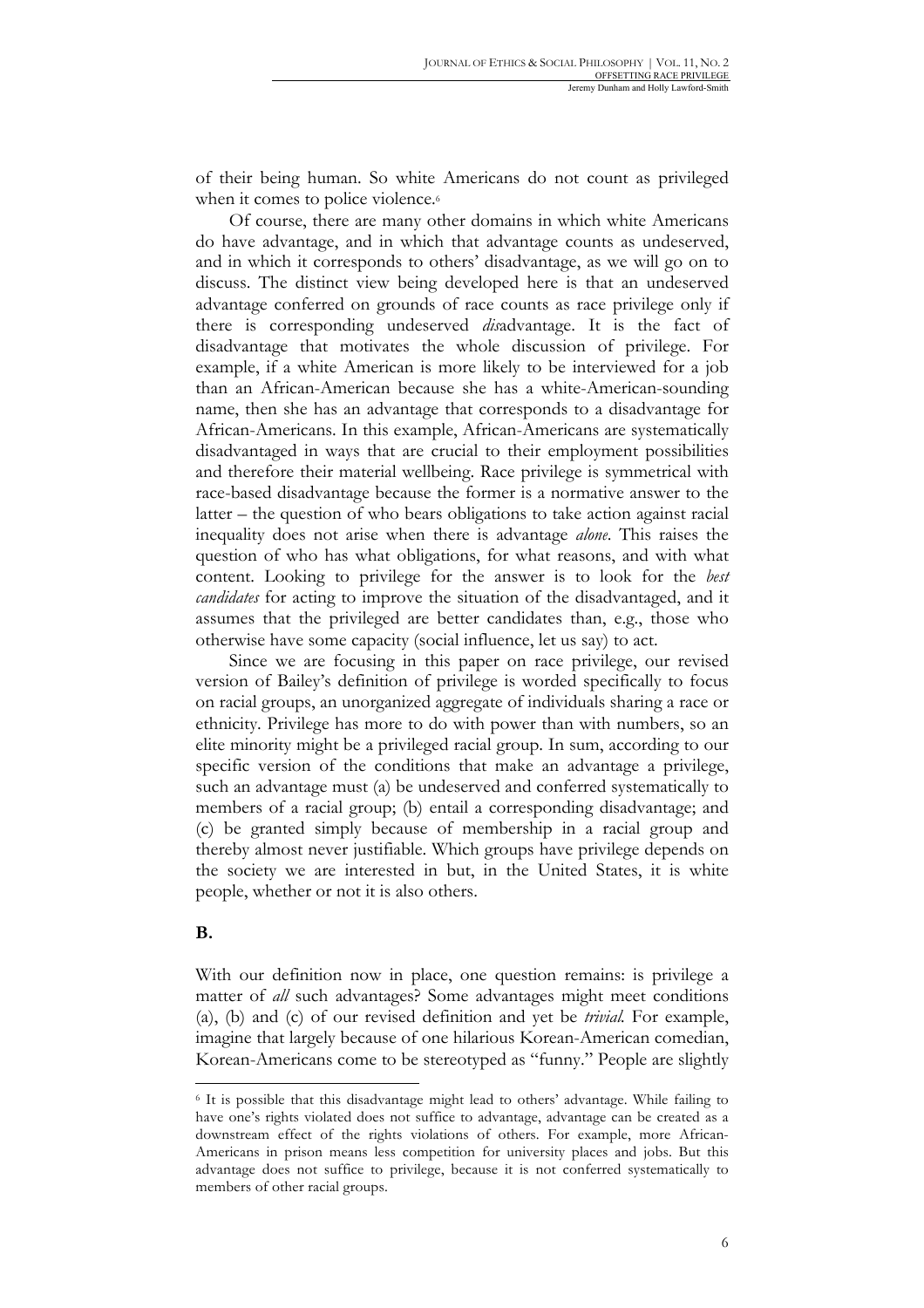more receptive to Korean-Americans in social situations on the basis of this expectation. This is a kind of advantage, and it is surely undeserved, unjustifiable and awarded purely on the basis of ethnic-group membership (by stipulation). But would we go to the lengths of calling Korean-Americans "privileged" in virtue of this? Further, would we think it plausible that they had obligations to "offset" that privilege? We suspect many would want to say that we would not, but this impulse can be explained by appeal to context. So many more differences matter so much more to people's lives that it would seem perverse to focus on one person being presumed funnier than another for group-based reasons. But consider whether that would be the case in a much more raceegalitarian society. The better things get, the more we can focus on smaller or less significant differences. Probably in a more race-equal society we *would* be concerned about racial-group stereotypes, even if they were only about things like who is funny. Thus these kinds of differences, despite being apparently trivial, remain in play when it comes to privilege.7

So rather than trying to draw a line between differences that matter and differences that do not, we take all and any differences tracking racial lines to matter *prima facie.* We should care more about differences that are central to wellbeing, such as education and employment, but that does not mean that those less central to wellbeing do not matter at all. What does it mean for differences to matter *prima facie*? It means that, when we find a society characterized by differences tracking racial lines, *we have reason to examine those differences and their sources more closely*. Sometimes a debunking explanation will render the differences morally innocuous, as was the case in the well-known study of gender bias in admissions at the University of California, Berkeley. Holistic statistics on admissions to graduate programs at Berkeley suggested a bias against women, but when researchers looked into the statistics on admissions to each of the most selective programs, there turned out to be a bias *in favor* of women. The explanation for the overall discrepancy was that women tended to apply more than men to graduate programs with restricted entry (Bickel et al.  $(1975)$ .

It is highly unlikely in the example case of racial inequality between African-Americans and white Americans in the United States that if we looked more closely into the inequalities already mentioned we would find a debunking explanation. Controlled experiments have revealed bias in hiring, and statistics show drug use to be roughly the same across racial groups despite the much higher arrest rate for African-Americans on drug charges. But it is possible that we would find debunking explanations of *some* differences between racial groups in some societies, resulting from e.g., cultural preferences about sports, languages and hobbies.<sup>8</sup> This is just the standard liberal line on exposure to a range of

<sup>7</sup> Furthermore, just because a race privilege *seems* trivial, it does not mean that it could not end up leading to nontrivial consequences. For instance, in this hypothetical scenario, Korean-Americans may end up finding it difficult to gain employment due to the perception that they are "not serious."

<sup>8</sup> E.g., it would not be surprising if the children of first-generation, unskilled, economic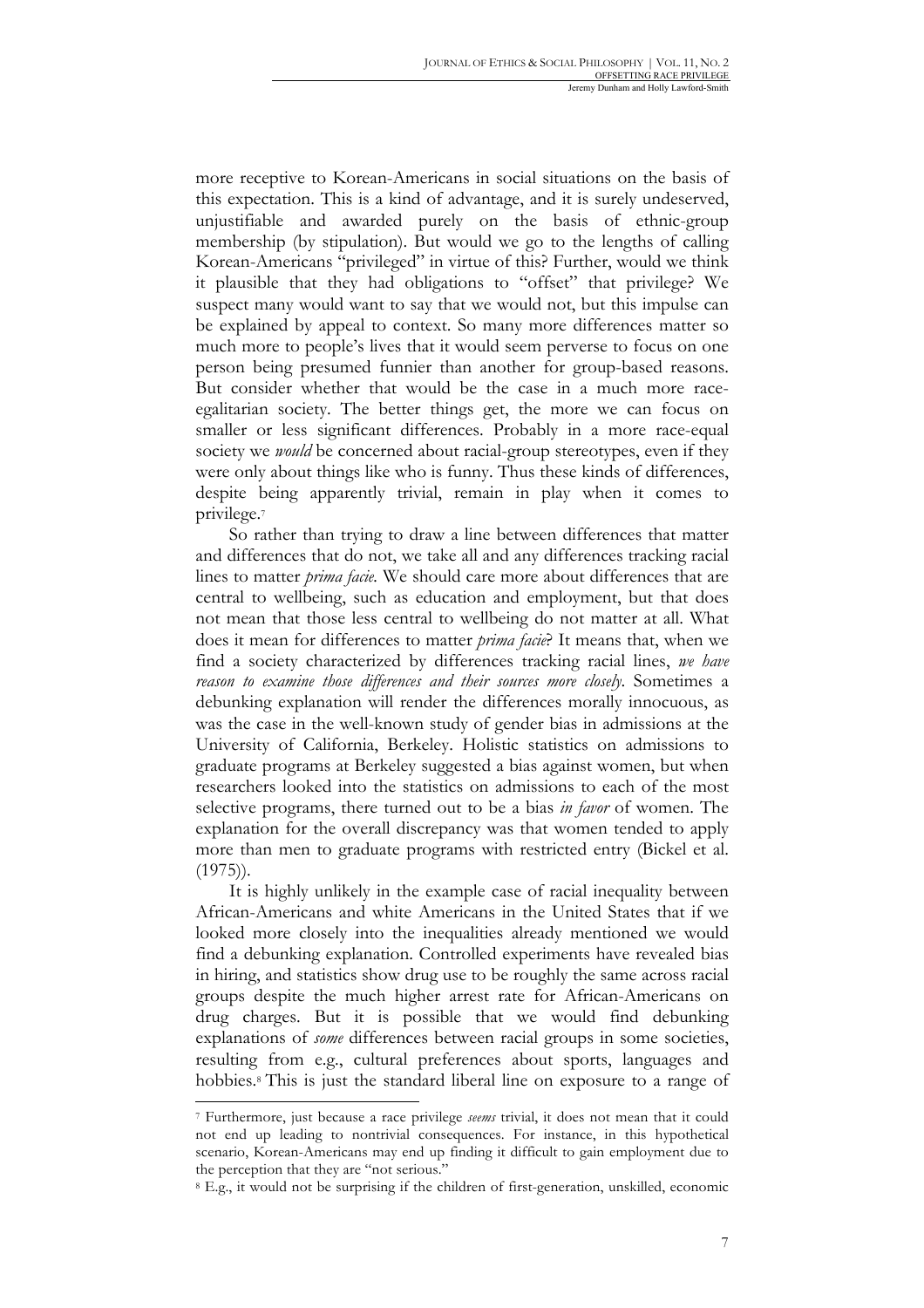conceptions of the good and the freedom to pursue the good one chooses compatible with like pursuit by all. Such free choices can result in clusterings by race, ethnicity or culture if those things themselves are an important source of value to their members.

Differences will generally come in a range, rather than as a binary, and individuals will do better and worse across this range. To identify race privilege in both the binary sense – the sense in which you either have it or you do not – and the graded sense – that is to say, the *extent* of a person's privilege – we need a baseline with which we can compare a person's current position. The fact of her being above the baseline gives her privilege, and how far above the baseline she is defines how privileged she is. We will now defend a baseline that we take to be the best combination of theoretically and practically relevant considerations.

**C.**

 $\overline{\phantom{a}}$ 

Privilege can manifest itself in many currencies: education, employment, social networks, hobbies and even character traits like confidence. Some of these can be translated into a common measure, like money. Educational opportunities, hobbies and social networks may feed directly into later employment opportunities and therefore be tractable in terms of income differences. This may not capture the full extent of the advantage they confer (in particular, it will not capture their value for wellbeing), and furthermore some kinds of privilege likely cannot be translated into money, like confidence, or captured "as" money, like the "invisible knapsack."

As McIntosh (1989) has explained, *merely being white* means that one is in possession of a set of useful tools that others do not have access to. To give some examples, a white woman may have a white-sounding name that provides her with a higher chance of being selected for a job interview (even if it has not yet led to a successful interview); she will not have to worry if she requires a credit card, or a loan, that the color of her skin may be seen as evidence of financial unreliability; she can reliably expect her neighbors to be kind to her; she can turn on the television and expect to see her own race represented; and so on.9

Even if these tools have in fact not been useful to the person in possession of them, the fact remains that she has them and could make use of them, and the basis on which she has them is a distortion of equality of opportunity that sees valuable tools unevenly distributed

migrants were more likely to choose vocational university majors rather than nonvocational university majors as a result of pressure from their parents to secure better economic conditions. This might result in racial-group-based differences in university majors (and subsequent differences in employment area), where these children generally have more secure high-income jobs than some other groups. So long as the children were making these choices out of a considered decision to respect their parents' wishes or to conform to cultural norms or expectations (rather than being manipulated, bullied or coerced) that *would not* be the kind of racial advantage and corresponding disadvantage relevant here.

<sup>9</sup> In McIntosh's paper, she presents 50 of these tools. Most (but not all) of them would be in the possession of any white person regardless of their class and gender.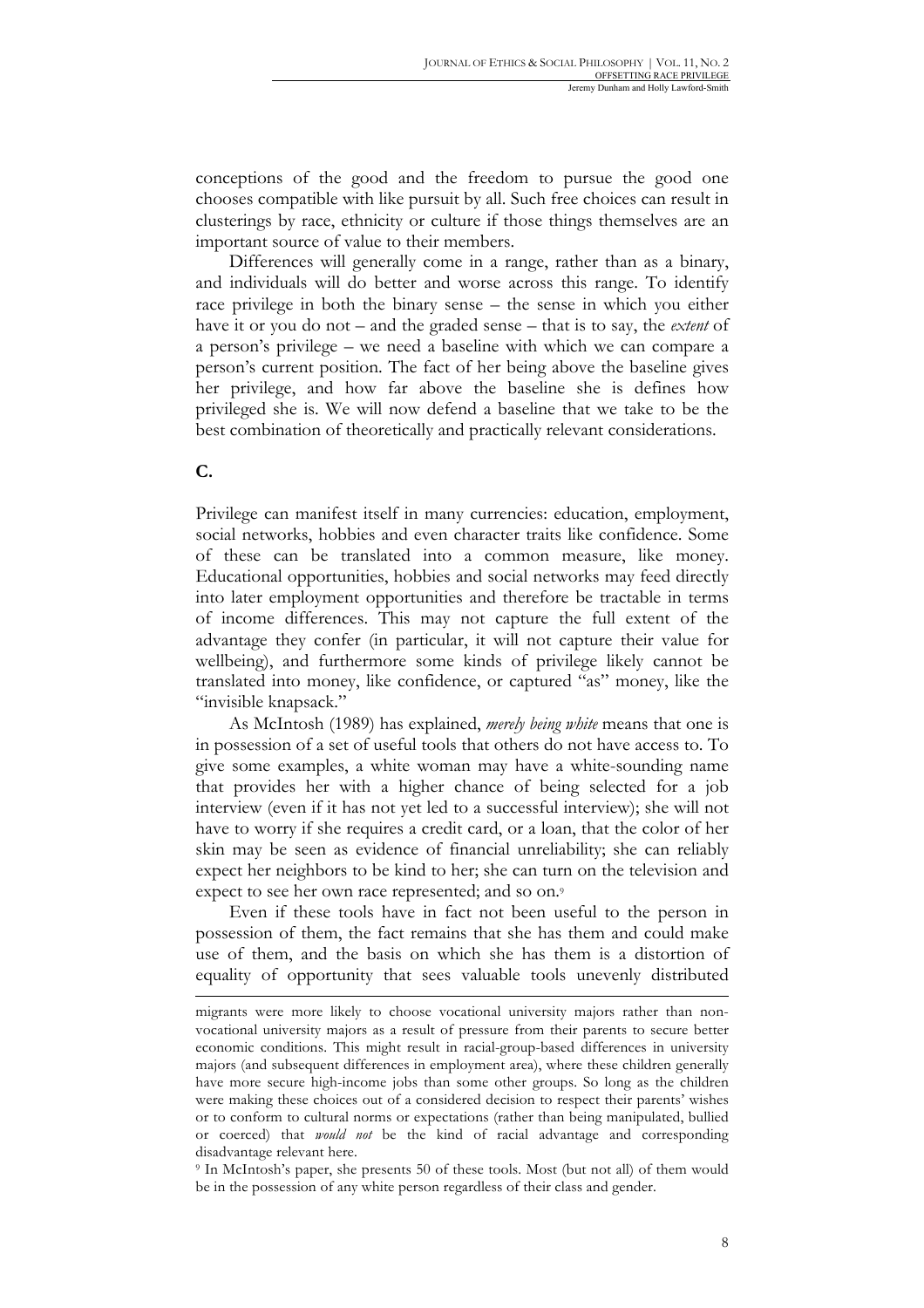according to morally arbitrary features of persons. These tools give her better chances in a range of central domains than someone who does not possess them. This kind of privilege is premised on *probabilistic advantage*, rather than actual advantage. (Notice that this creates a rupture with the literature on benefiting from injustice, because beneficiaries are identified in terms of *actual benefit* relative to some baseline, and not just a probability of benefit. See e.g., Anwander (2005); Butt (2007); Goodin (2013); Goodin and Barry (2014); Haydar and Øverland (2014); Heyward (2014); Pasternak (2014)).

Why accept that mere probabilistic advantage is sufficient to establish the privilege of individuals? Consider a case in which an individual white person has a *statistical probability* of advantage, given the tools we have just outlined, but is in actuality fairly badly off. For example, a white American woman whose parents were too involved with drugs to take care in raising her, who did not have the opportunity to receive a good education (or the necessary tools to take advantage of one, such as a quiet place to study and the relevant resources), now cannot find a job and relies on food banks and the kindness of her friends and neighbors.10 Does it really make sense to say that this woman is racially privileged?

Our answer to this question is *yes*. It makes sense to say she is *racially*  privileged, even if it does not make sense to say that she has other kinds of privilege, such as class privilege, or gender privilege, or intersectional privilege. But other kinds of privilege (class, gender, etc.) *being equal*, this woman is racially privileged in comparison to any African-American or Hispanic-American woman; taking other kinds of privilege into account, she is racially privileged compared to any African-American or Hispanic-American woman *born in a similar situation*. The obligations that this woman has may be weaker than those of an individual who has race privilege to a much greater extent than she does, but she is still privileged (in the binary sense), and she still has *some* obligations in virtue of that (on which more in  $\langle$  III).

Of course, bracketing other kinds of privilege in order to isolate the case of race privilege is a simplification. If we wanted to know the whole story about privilege across the board, we would have to know more about the features of a particular person, and more about which particular society she lived in (because, for example, race privilege plays a bigger role in the U.S. than the U.K., and class privilege plays a bigger role in the U.K. than the U.S.). Fortunately, the way we cash out obligations from privilege in § III gives us part of that story without doing anything to preclude the rest of the story being added in later. That is because we do not think race privilege is "canceled out" by disadvantage in another domain. Thus, our focus on race here is the innocuous "abstraction" rather than the pernicious "idealization," in Onora O'Neill's (1987) terms.

While we recognize the importance of privilege manifesting itself in different currencies, we want to be able to say something practical about the extent of a person's privilege, and the way this relates to her

<sup>10</sup> We would like to thank one of our anonymous reviewers for the above example.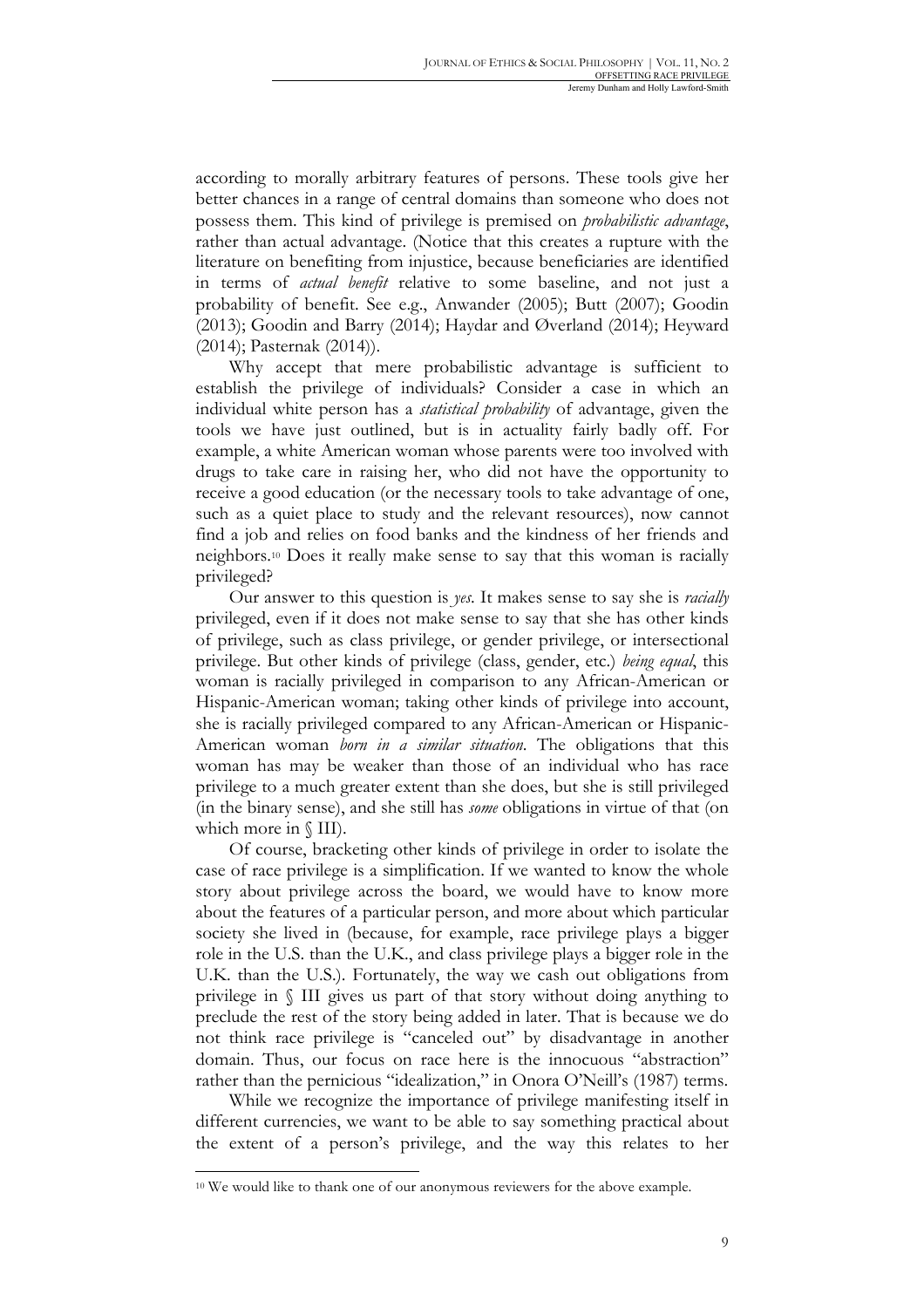obligations. Thus, in what follows, we will focus on the translatable elements of the story, in terms of the common metric of money. We will use money as a proxy for privilege, even while acknowledging that this will fail to capture the full extent of privilege.

Say we are interested in income differences across the United States, and we make a graph depicting individual incomes. The graph maps all the people and all their incomes (including zero incomes). This gives us a lot of information: the size of the gap between the highest and lowest incomes; the range of incomes in between the highest and lowest; the mean and median incomes. Another thing it might give us is information not just about incomes in general, across society, but about income differences according to racial group (or gender group, or class group, or whatever else we happen to be interested in). Imagine that, when we look at how the income distribution clusters by race, we discover significant differences in income tracking racial lines, with white Americans doing better and African-Americans and Hispanics doing worse.

As explained above, we should take this difference to be *prima facie* morally problematic, and look further into the explanation of the difference. In this case, there is no debunking explanation available. Many features of American society produce and reproduce these differences: from early childhood education (including educational opportunities as well as the quality of the actual education) through primary and secondary education; policing practices; hiring practices; social networks and the ways these can function to exclude outsiders; social expectations around hobbies and vocations; the implicit biases of people in positions of power, as well as in ordinary individuals; and so on.

Since these differences have not been or cannot be debunked by appealing to the free (i.e., non-coerced) choices or nonadaptive (e.g., not conditioned or made in response to undue social, cultural or familial pressure) preferences of African-American and Hispanic people, they go from being *prima facie* morally problematic to being morally problematic simpliciter. If the U.S. income distribution had featured race-based differences that turned out to be explicable in terms of African-Americans' and Hispanics' free choices or nonadaptive preferences (in particular, choices or preferences over an adequate range of options), then there would be no privilege. In such a case, the relative advantage of white Americans would be morally innocuous. But it did not, so there is race privilege when it comes to income, and those in the race-privileged group have an obligation to offset their privilege. Privilege, then, is cashed out here in terms of undeserved income advantage corresponding to race-based income disadvantage. A white individual can establish the *extent* of her income-based privilege by comparing the income for her percentile among white Americans with the income for her percentile among all Americans (see § III for a worked-out example of this).

A final word on this baseline. In an ideal world, we would have data not just about income differences by race (gender, class, etc.) but also about which differences were due to what kinds of choices. Then, we would be able to avoid mischaracterizing low incomes that were the result of free choices, or nonadaptive preferences, as "income disadvantage."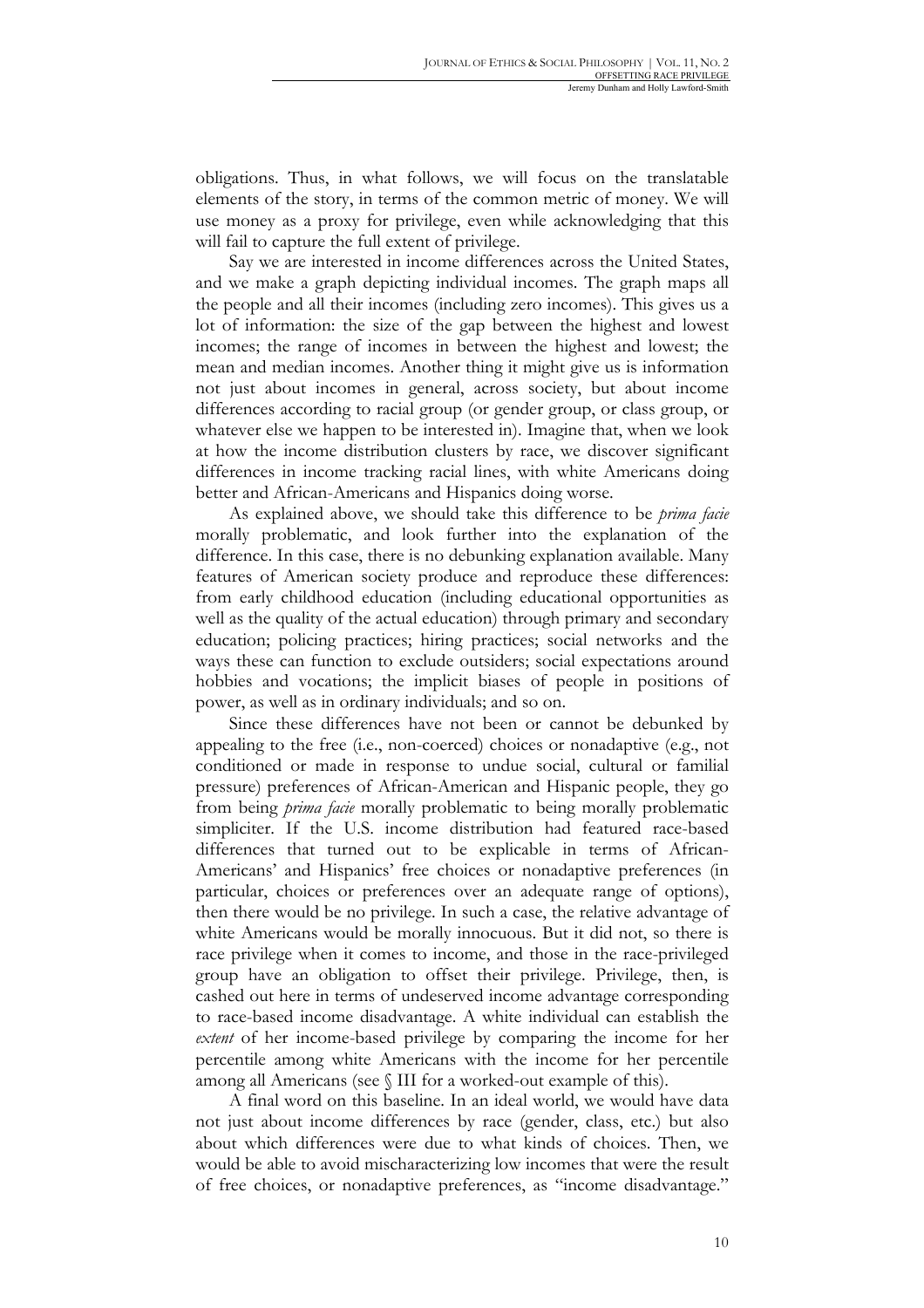Because privilege corresponds to disadvantage, this would in turn enable us to avoid mischaracterizing the corresponding high incomes as the result of privilege. But we face serious epistemic difficulties when we try to discover which differences between people are due to their free choices and nonadaptive preferences, which are due to coerced choices or adaptive preferences, and which are due to structural injustice. We would have to know a lot more about each individual than is practically possible.

We are just going to stipulate here that we expect the first type of income disadvantage to be fairly rare in comparison to the second and third types, and so for reasons of tractability we will use a baseline that does not attempt to control for choice and preference. So the baseline is a proxy in two different ways: first, because it translates very different kinds of privilege into the common metric of money, insofar as that is possible, and second, because it concedes the epistemic intractability of controlling for free choice even while acknowledging such control to be desirable, and settles for a race-differentiated income distribution regardless of the explanation of those differences.

In summary, race privilege is an advantage that is undeserved and conferred systematically to members of racial groups, granted simply because of membership in racial groups and thereby almost never justifiable (following, with modifications, Bailey (1998)). Race privilege is always symmetrical with race disadvantage, so if there happened to be a distribution that featured race-based advantage not accompanied by racebased disadvantage, then that advantage would not amount to privilege and so would not be a candidate for obligations to offset. In the next two sections, we turn to the core question of this paper, namely what  $-$  if anything – do those with race privilege owe?

### **II. The Normative Implications of Race Privilege**

Avery Kolers (2014) develops a positive proposal for the obligations held by those better off in a structurally unjust society. Racial disadvantage can be produced by structural injustice, so this is a good place to start in thinking about obligations from race privilege. Kolers argues that the advantaged owe *solidarity with the (organized) disadvantaged*. The groups to whom the advantaged owe solidarity must be organized, because only organized groups have the capacity to make use of collective political action in order to improve their position (although this does not necessarily mean the advantaged owe nothing to the members of unorganized groups, but rather that they should help them organize before channeling resources toward them).

Kolers' account is prioritarian, with preference going to those in a given society who are made worse off by structural injustice. Applied specifically to race, the idea would be that members of a race-advantaged group owe solidarity in collective political action to members of organized race-disadvantaged groups. So white Americans would owe solidarity to organized groups of African-Americans, e.g., Black Lives Matter. But being prioritarian, Kolers' account does not, unlike ours,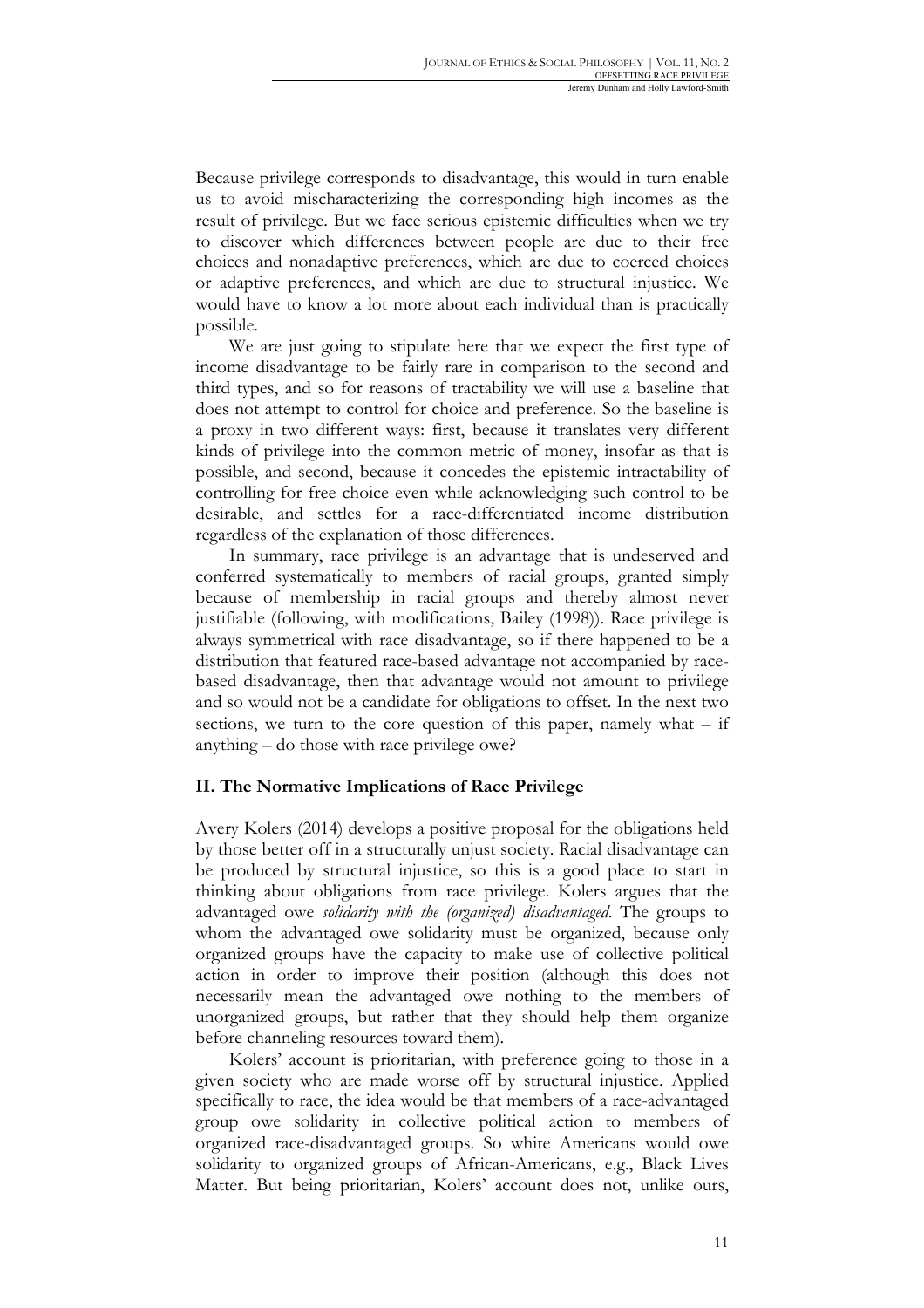distinguish between the race-privileged and the merely race-advantaged, i.e., those who are advantaged relative to one group and disadvantaged relative to another. Everyone better off than the worst off owes the worst off. Neither does it direct the advantaged to stand in solidarity with racedisadvantaged groups that are not the worst off, e.g., because they were a little better off on average than the worst-off group. For Kolers, what matters is the relative positions of the racial groups, and the racial group that is the *worst off* is the one to which our solidarity should go, whereas we argue that what matters is the position of privileged groups relative to disadvantaged groups.

Kolers argues that since his proposal directs us to solidarity with the organized worst off, this adds a precision to his framework not shared by alternative accounts. His account states that as soon as group "G ceases to be the victim of the gravest inequity, then solidarity moves on to [group] H" (2014: 428). But, as we see it, any such benefits of precision are canceled out by the problems his framework leads to in terms of instability in implementation. Instead of directing the advantaged to choose the worst off of the disadvantaged groups and *stick with them* until they have achieved some substantial improvement in their position, his account somewhat perversely directs the advantaged to refocus their solidarity toward the newly worst-off disadvantaged group, as soon as the first make a substantial enough improvement to not be the worst off any longer.11 Since effective work with organized groups to correct structural injustice requires earning trust, creating networks, learning skills and dedicating oneself to long-term tasks (e.g., accessing funding streams and developing grant proposals), moving one's support away from one group whenever another becomes worse off makes effective work infeasible. Moving one's solidarity from one group to another is likely to undo the work done for the first group and consequently increase the probability that it will become the worst off again, creating a situation for the person attempting to help in which she is moving back and forth between groups in a futile manner.

Adding to this problem, Kolers' proposal requires that we have data available to us on which groups are the worst off at an unrealistic frequency; the discovery that one group is the worst off is likely to happen a long time after it has become the worst off, during which time we will have been giving our solidarity to the wrong group. The time lag in the availability of such data could conceivably lead us to spend *most* of our allotted time involved in such misdirected activity.

We agree with Kolers to the extent that showing solidarity in collective political action with race-disadvantaged groups is *one of the ways*  in which the race-privileged might offset their privilege. But we do not think it is the only way. What is owed should be directed at the sources of the morally problematic race-based differences, not to those who fall on the disadvantaged side of those differences – even if it is the race-based disadvantaged who would be wronged if the race-privileged failed to offset their privilege. (This is only a minor disagreement, given that on

<sup>&</sup>lt;sup>11</sup> We are grateful to Jess Begon for discussion on this point.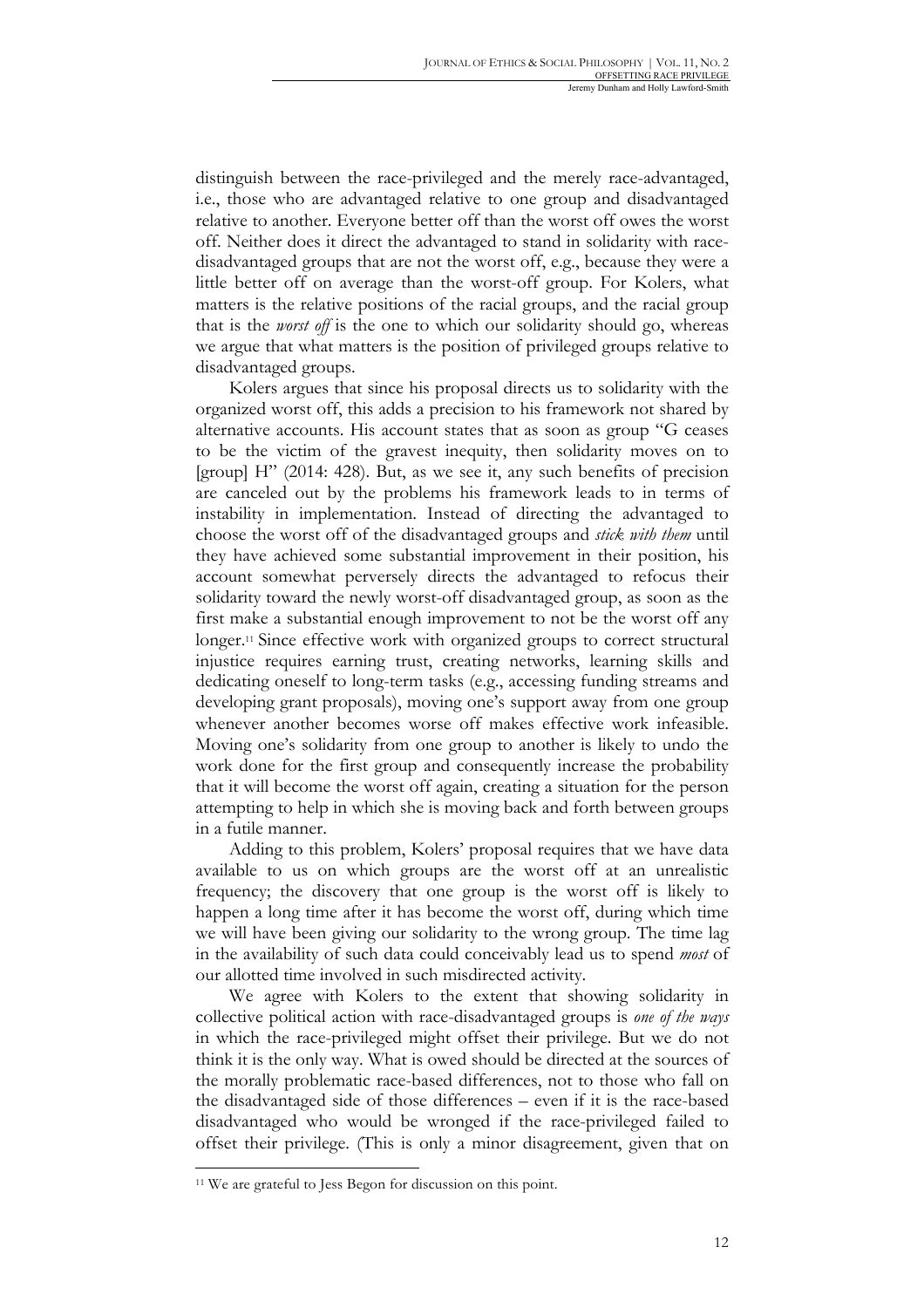Kolers' account the solidarity that is owed to the disadvantaged most often takes the form of political action *together with them* against the sources of structural injustice.)

Iris Marion Young has argued that in order to handle structural injustice, we need an alternative to the traditional "liability model" of responsibility. Structural injustice on her understanding is the kind of injustice that builds up over time as a result of the actions of many different people and becomes embedded in social systems. Young's alternative to "liability responsibility" is "political responsibility," which uses interrelations of "connection, power, privilege, and interest" to tie people together within structures (Young (2003: 3)). (Examples of structures include institutions such as the legal system, the market, family organization, the division of labor and the social interactions that go on within those institutions (ibid.: 4-5).)

Political responsibility is forward-looking, seeking not causal connections between particular individuals and particular injustices, but rather a capacity to take action to undermine unjust structures and a special responsibility to do so because of one's connections to these structures and others within them:

> Taking political responsibility means acknowledging that one participates in social processes that have some unjust outcomes, and one participates with many others. Discharging that responsibility entails enjoining collective action with at least some of these others. We share responsibility to organize means of changing how the processes work so they will issue in less injustice (ibid.: 15).

For Young, shared responsibility is responsibility we all have together (rather than responsibility held at the level of the group, potentially insulated from members). On her account, the normative implications of structural injustice are that individuals take collective action in order to change the structures.

Young's proposal, similar to Kolers', fails to distinguish the raceprivileged from the merely race-advantaged, and even the racedisadvantaged. There is nothing that the race-privileged owe in particular. Rather, there is something that everyone interacting within the structures that create race-based advantage and disadvantage owe to one another. The disadvantaged owe it, too: "many of those properly thought to be victims of harm or injustice may nevertheless have political responsibility in relation to it" (ibid.). As explained earlier, we are here accepting the intuition that those who do well out of certain sorts of injustices, structural or otherwise, have obligations that are either different in content to, or stronger than, the obligations of everyone with a mere capacity to act against that injustice. But we can take Young's view of the *content* of the obligations as part of the story about what the privileged owe. In the next section, we suggest that the method for offsetting race privilege is pluralist, and so includes the content of the obligations that Kolers and Young suggest, but is not exhausted by them.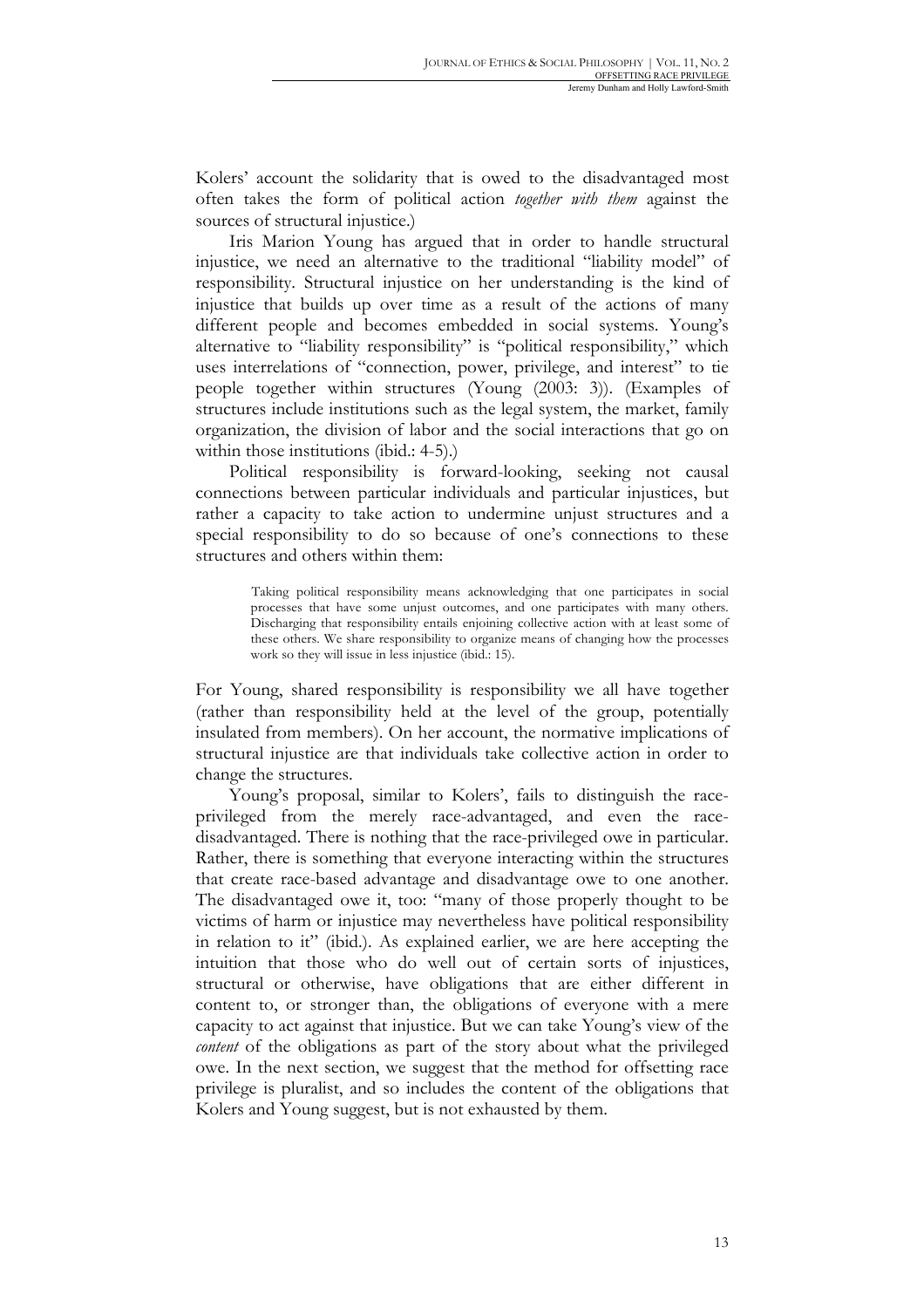### **III. A New Proposal: Offsetting Race Privilege**

In the preceding section, we agreed with Kolers (2014) about the importance of solidarity, and with Young (2003) about the importance of collective action for structural change. Taking the relevant elements of the discussion in  $\S$ I– $\S$ II forward, this is the new proposal:

> *What the race-privileged owe***:** A contribution reasonably expected not to be futile, commensurate with the extent of one's race privilege, toward the eradication of the morally problematic racial differences in one's society.

Fulfilling this obligation offsets race privilege. "Morally problematic" here is a technical term, used in the way we defined it in § IB. We deliberately employ the term "offsetting" to emphasize that the kind of privilege that comes from race or ethnicity in certain societies is often not something any individual can help but have, and not something she can easily (or at least entirely) give up. This is similar to the emitting of greenhouse gases (GHGs), which is not something we can easily (or at least entirely) stop doing (and from discussions of which we borrow the term). The moral question in both cases is what we can do about it. In the GHGs case the imperative is to reduce our emissions as much as possible, and offset the remainder of those we absolutely cannot do without. In the race-privilege case, the imperative is to make a contribution commensurate with the extent of one's race privilege toward getting rid of the sources from which that race privilege comes.

A race-privileged individual can figure out (at least roughly) the extent of her race privilege by comparing her own position to the baseline. What she has over and above the baseline is the extent of her privilege, so the more she has over and above the baseline the more she is required to do to offset her race-privilege. She should work out the income percentile to which she belongs on the income distribution of her racial group alone (e.g., the 50th percentile), and then establish the difference between the average income on this percentile, and the income of those at the 50th percentile on the whole-society income distribution.12

<sup>12</sup> Easily available tools can be used to do this. See in particular blogs.wsj.com/economics/2016/03/02/what-percent-are-you-2 (Van Dam (2016)). It is important to be careful with the data that we use to establish race privilege. As Jeff Guo (2016) recently pointed out, economic statistics often leave out the zero incomes of incarcerated people. Therefore, because of institutional racism in the U.S. justice system (see examples in the opening section), they may drastically underestimate the extent of race privilege translated into financial terms. Gender makes a significant difference to one's income, too, but because we are bracketing other kinds of privilege here to focus exclusively on race, we would suggest that one uses one's race-group income percentile, and compares this to the whole-society percentile controlling for one's gender. Note that we are assuming here that a just version of U.S. society would have the same income distribution, but with those incomes belonging to different people – in particular, without obvious clusterings of income by racial group. If racial income equality would have a significant impact on what the incomes were (e.g., if it would raise the average income) then the baseline would shift and have implications for the extent of privilege.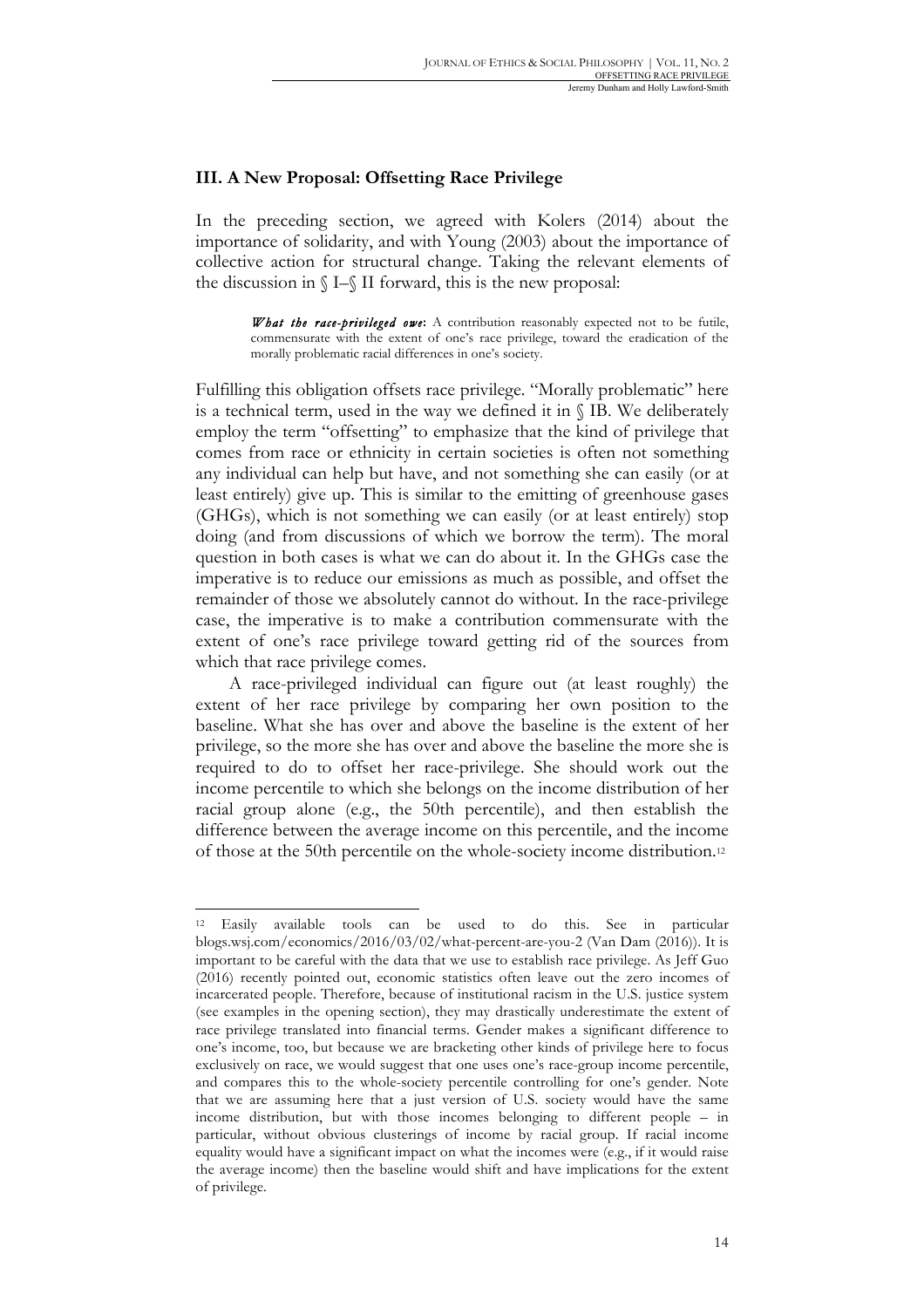Imagine that a white American woman checking her race privilege in 2016 finds herself to be in the 50th percentile among white Americans alone. She earns around \$23,462 per year. Now imagine that she compares this to the average wage of someone in the 50th percentile on the whole-society income distribution (or the whole-society income distribution, controlling for gender (see n. 18)), which she finds to be \$21,544. This comparison shows our individual that her income privilege amounts to \$1,918 per year. This means that for her contribution to be commensurate with her privilege, it must amount to \$1,918 or its equivalent in terms of time or effort. If we decide that an hour of her time is worth the U.S. hourly average wage (\$22.64 as of August 2016), then she can offset her privilege by dedicating just over seven hours a month to fulfilling the obligations she has to offset her privilege. (Interestingly, since we believe that the work done to offset this obligation should target the structural injustice that created the privilege in the first place, the amount of time or money required to offset one's obligations should, theoretically, decrease over time.)

Two problems are immediately apparent. The first occurs when the extent of racial privilege is immense. While working off \$1,918 of privilege would be relatively undemanding, imagine if our individual was instead a white male in the third percentile. This individual would be earning \$229,674 and his income obligation would therefore amount to \$31,842 (or its equivalent in time or effort). He would have to work 27 hours a week13 in order to fulfill his obligations (and these are only his obligations *from race-based privilege* – he will likely have others). However, we find it unpersuasive to say that the demanding obligations that might follow from excessive privilege are *too* demanding. Even if it is impossible to offset one's privilege in terms of time, it is quite possible to offset it in terms of money (or a combination of both). And, of course, all obligations are subject to an "ought implies can" constraint, so if some individual cannot fulfill them, then he is off the moral hook.

The second problem occurs in light of our claim in § IB, that one has race privilege in virtue of being a member of a privileged racial group, and is thus conferred obligations even if the privilege has not manifested into actual measurable benefit. We said that this was because, even if one has not succeeded in using the tools that being white provides, having the tools in the first place is a kind of privilege. But how can an individual who has not benefited offset her obligations? Does this not ask her to "spend" what she does not have? Our answer to this apparent problem is that there are ways to offset obligation that do not require significant expenditures of time or money. These ways require a change in habits of action rather than significant time or money. Every racially privileged individual should, for example, call out incidents of racism where they occur, vote for political parties whose platforms include action against

<sup>13</sup> For simplicity, we are valuing the time of both individuals at the same amount – namely the hourly average wage. But note that this overvalues the time of the former and undervalues the time of the latter, if we assume instead that their time is worth what they would actually get paid to do another hour's work at their respective jobs.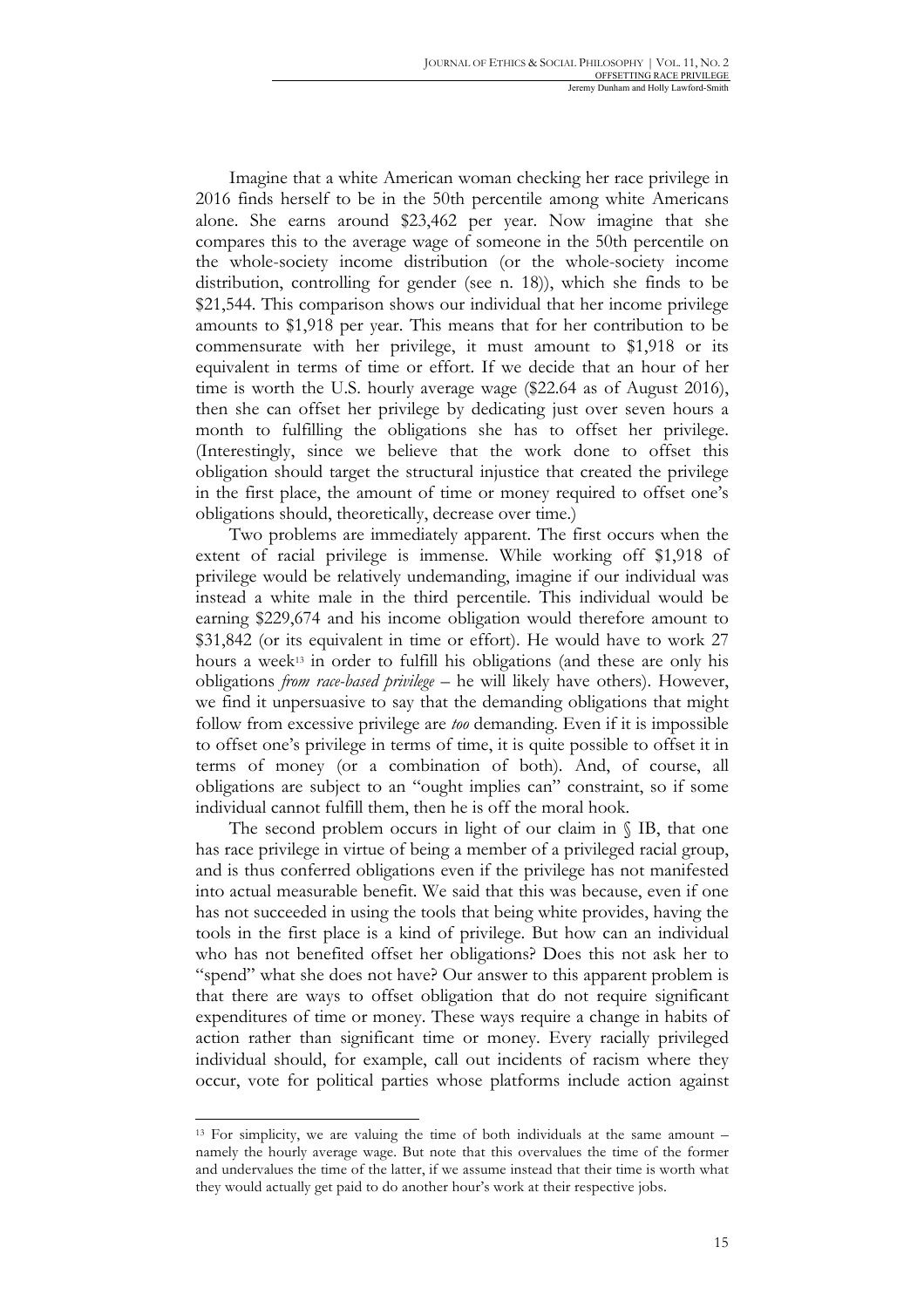racial injustice, and boycott companies known to be involved in racist hiring practices (see our full list, below). Such actions do not require significant time but they would contribute to lessening the efficacy of the tools in the "invisible knapsack." We could give the same answer to those who have benefited to a great extent from racial privilege but would, for whatever reason, have to put themselves into poverty or poor health in order to offset that privilege.

Three elements of the proposal stand in need of further explanation. The first is the epistemic element involved in both reasonable expectation of non-futile contribution and assessment of the extent of one's raceprivilege. The second is the fact that obligations are directed toward dismantling the differences that create race privilege, rather than, e.g., toward the race-disadvantaged. The third is the currency in which contributions can be made.

Individuals cannot be required to perform actions that they know to be futile (Lawford-Smith (2012)). For example, they cannot be required to perform a part in a collective action when they know that insufficiently many others will perform parts. To do so would be irrational, and our obligations do not direct us to perform irrational actions. It might seem that this caveat will excuse a lot of inaction in offsetting race privilege, but as we will explain soon, the fact that the metric of contribution is pluralist helps to avoid this problem. (To foreshadow, there is almost always something that a race-privileged person can do to offset her race privilege that will not be futile.) The caveat is phrased in terms of a reasonable expectation of the contribution not being futile, rather than the objective fact of whether the contribution would be futile, so that race-privileged individuals who refrain from making a contribution on the basis of good evidence that doing so will be futile, *even if they are in fact mistaken*, will not fail to do what they ought.

In fact, the same goes for race-privileged individuals assessing the extent of their privilege, which of course requires acknowledging their privilege in the first place. If this is done on the basis of reasonable belief, then race-privileged individuals will not be able to avoid obligations simply by deliberately ignoring evidence that points to their race privilege – this will not count as reasonable. Neither will we be forced to say that race-privileged individuals who have made good-faith attempts to assess the extent of their race privilege, and taken steps to offset it, have failed to do as they ought because they have made mistakes in their calculations. If their beliefs were reasonable, then they have done as they ought.

In discussing Young's proposal in § II, we noted agreement with her directing the discharging of obligations toward the structural injustices themselves rather than those disadvantaged by them. The proposal advanced here focuses on *the sources that create race privilege and race disadvantage.* Compared to proposals that direct benefits toward the disadvantaged – as many do in the literature on benefiting from injustice (see e.g., Goodin and Barry (2014)) – this proposal has the advantage that it will not permit the perpetuation of the status quo alongside the assuaging of the guilt of the privileged. This is an objection that might be made against the imperative that we offset our GHGs (instead of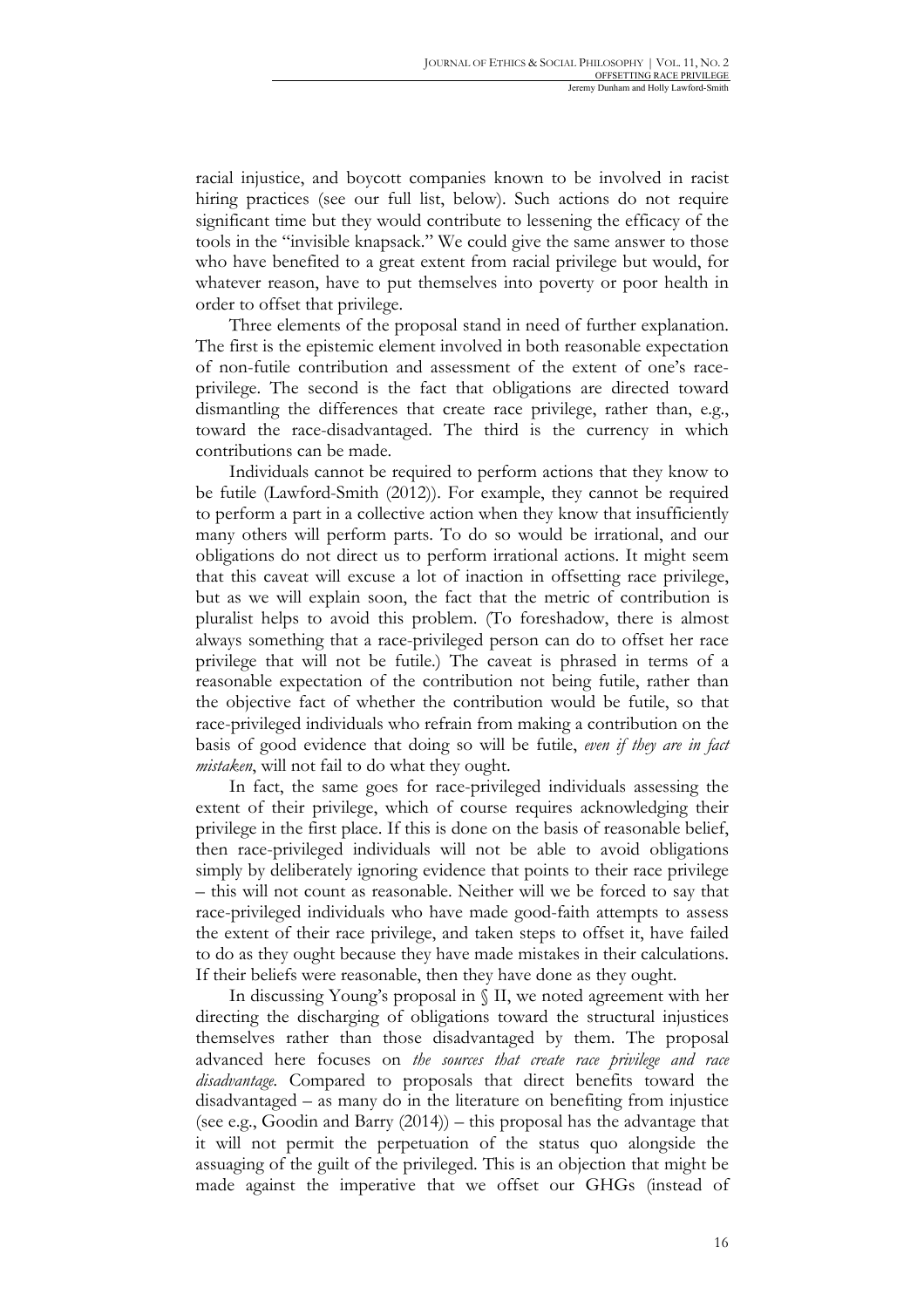stopping those actions that emit them). Offsetting race privilege in the way suggested here cannot perpetuate the status quo because contributions are targeted toward modifying that status quo. Directing benefits toward the race-disadvantaged directly, on the other hand, might perpetuate the status quo, because it would create ad hoc redistributions (in the relevant metric) without upsetting the actual systems and institutions that cause morally problematic race-based differences.

This feature of the proposal also helps avoid what is sometimes called the "pity objection," discussed by luck egalitarians, that says that attempts to compensate for disadvantage can be disrespectful to those they are intended to help because they require the acknowledgement of the disadvantaged *being* disadvantaged (Anderson (1999)). (However, pulling in the opposite direction is the idea that the race-disadvantaged are owed *recognition*, even when there are no non-futile contributions that can be made to offset race privilege).

Finally, and perhaps most importantly, is the metric of contribution. Obligations from race privilege are flexible in that offsetting requires one or more of a range of possible contributions that the race-privileged individual can reasonably expect not to be futile. The following list<sup>14</sup> is representative, although surely not exhaustive, of appropriate contributions:

- Call out racist comments made in social situations.
- Take steps to collectivize into groups organized against racial injustice (Young (2003)).
- Stand in solidarity with members of racial groups experiencing discrimination or oppression (Kolers (2014)).<sup>15</sup>
- Publicly boycott companies and corporations if you know them to be involved in racist hiring or employment practices.
- Go out of your way to buy from companies or organizations run by minority racial groups.
- Commit time and resources to organizations aiming to end structural injustice.
- Undertake research into race-based social differences and whether they have debunking explanations, and share findings.
- Teach your students the effects of white privilege (McIntosh (1989)).
- Press upon those in political power their moral duties to effect social change, e.g. write to MPs, government officials and elites; sign petitions; take advantage of your social networks.
- Encourage workplaces (your own and others') either to use anonymized CVs when hiring to mitigate racial bias, or to support positive discrimination in order to increase the racial diversity of their employee pool.
- Encourage workplaces (your own and others') to support positive bias in promotion policies.

<sup>14</sup> Compare with Lawford-Smith (2016: 42–43).

<sup>15</sup> This and the prior contribution must obviously be made with care and sensitivity. Opinions differ regarding the value of "white allyship" to Black Lives Matter (see e.g., Brinkhurst-Cuff and Andrews (2016)). Such contributions must be considered on a caseby-case basis, and ideally in consultation with members of the racial group in question.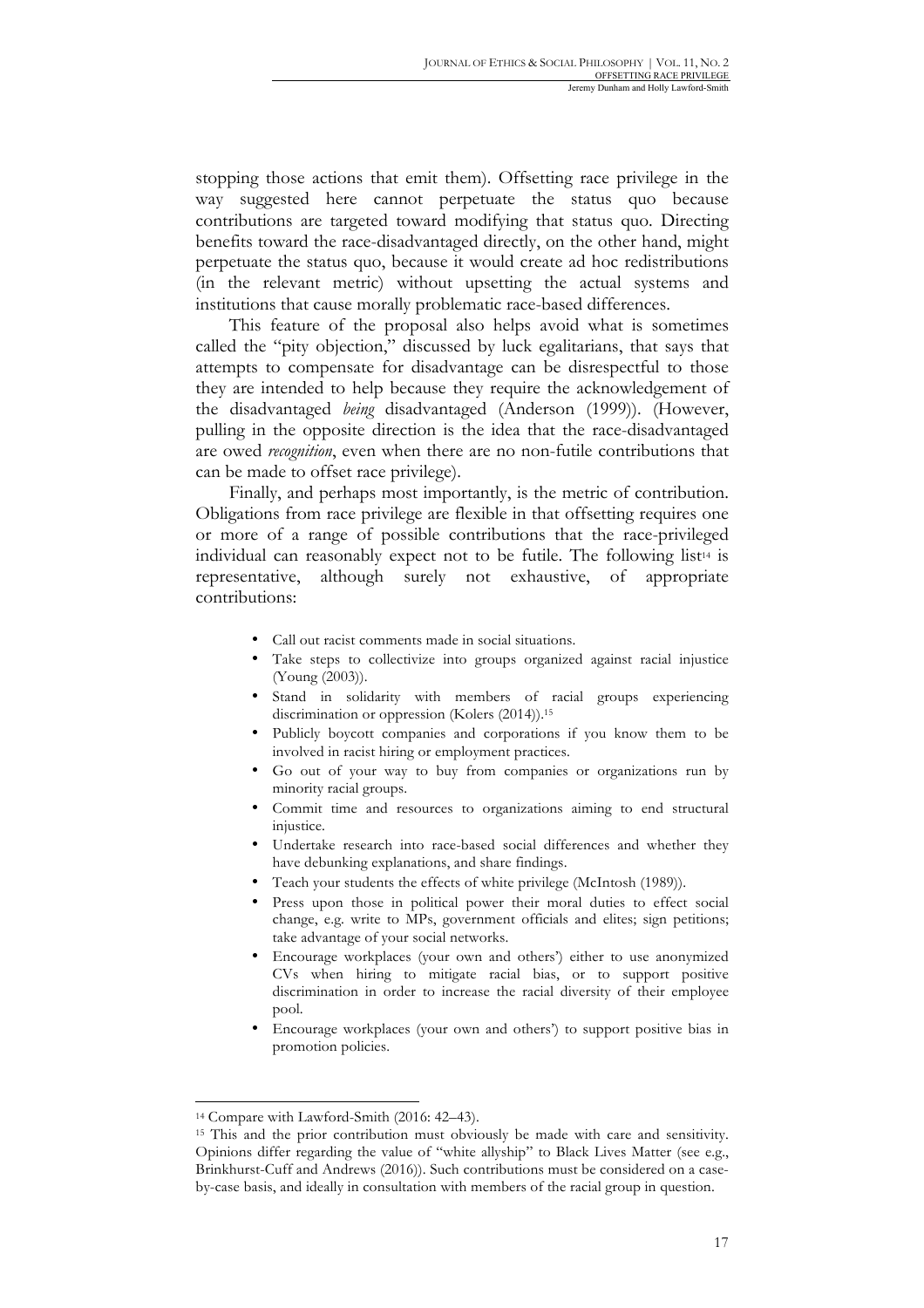- If your workplace (or another you have influence over) takes advantage of internship schemes, push for these to be paid at a living wage.16
- Donate money, goods or labor hours to charities and organizations working against racial injustice.
- Vote for political parties whose platforms include action against racial injustice.
- Expose your children to non-white literature, history and music from an early age.
- Support schools that foster racial integration.

Which of these is most important or efficacious will depend on the society the race-privileged individual finds herself in. In a society in which most others are not aware of race-based social differences, or are aware but unwilling to do anything about them, it might be more important to work on social beliefs and attitudes (as a precondition to eventually changing domestic legal policy). This would mean focusing on research and dissemination, calling out and boycotting. These are particularly important when the source of the morally problematic race-based social differences is the race-privileged themselves. Some biases and stereotypes based on race or ethnicity are perpetuated mainly by way of aggregations of micro-aggressions, each too small to prosecute but cumulatively having an enormously damaging impact on those they target, or by implicit biases. In such cases, making a contribution aimed at eradicating morally problematic race-based differences will mean making a contribution aimed at stopping those micro-aggressions, changing damaging stereotypes and undermining harmful biases.

The privileged can start with themselves and their social networks, via the economy of esteem (with the hope that individual behavior may be modified in response to their disesteem), which would make the first item on the list – calling people out – the most important. Although such a contribution may sound rather easy, in certain societies this kind of contribution can actually be very difficult, and can lead to the loss of esteem from members of one's own community. In other societies, where the race-privileged are reasonably cognizant of the problems with their societies, politically oriented actions will be more important, including collectivizing, standing in solidarity, voting, writing to MPs or congress members, and supporting the work of relevant organizations.

How would this proposal play out in the example case, of race privilege (in this case white privilege) in the United States? As mentioned earlier, at least one of the differences that we outlined in the opening section does not fall within the scope of the discussion in light of the definition of race privilege developed in § I. In particular, the disproportionate killing of African-Americans by police compared to the

<sup>16</sup> Because such internships require the intern to be able to work unpaid, often in expensive cities (like New York or Washington), only those with wealthy families can afford to do them. This means that they reinforce exactly the kind of structural injustice that we have argued the offsetting of race privilege should aim to eradicate. This is exacerbated by the fact that such internships are often arranged through family connections. It is hardly surprising, then, that those business sectors that rely the most on unpaid internships have the worst minority representation (Legge (2014)).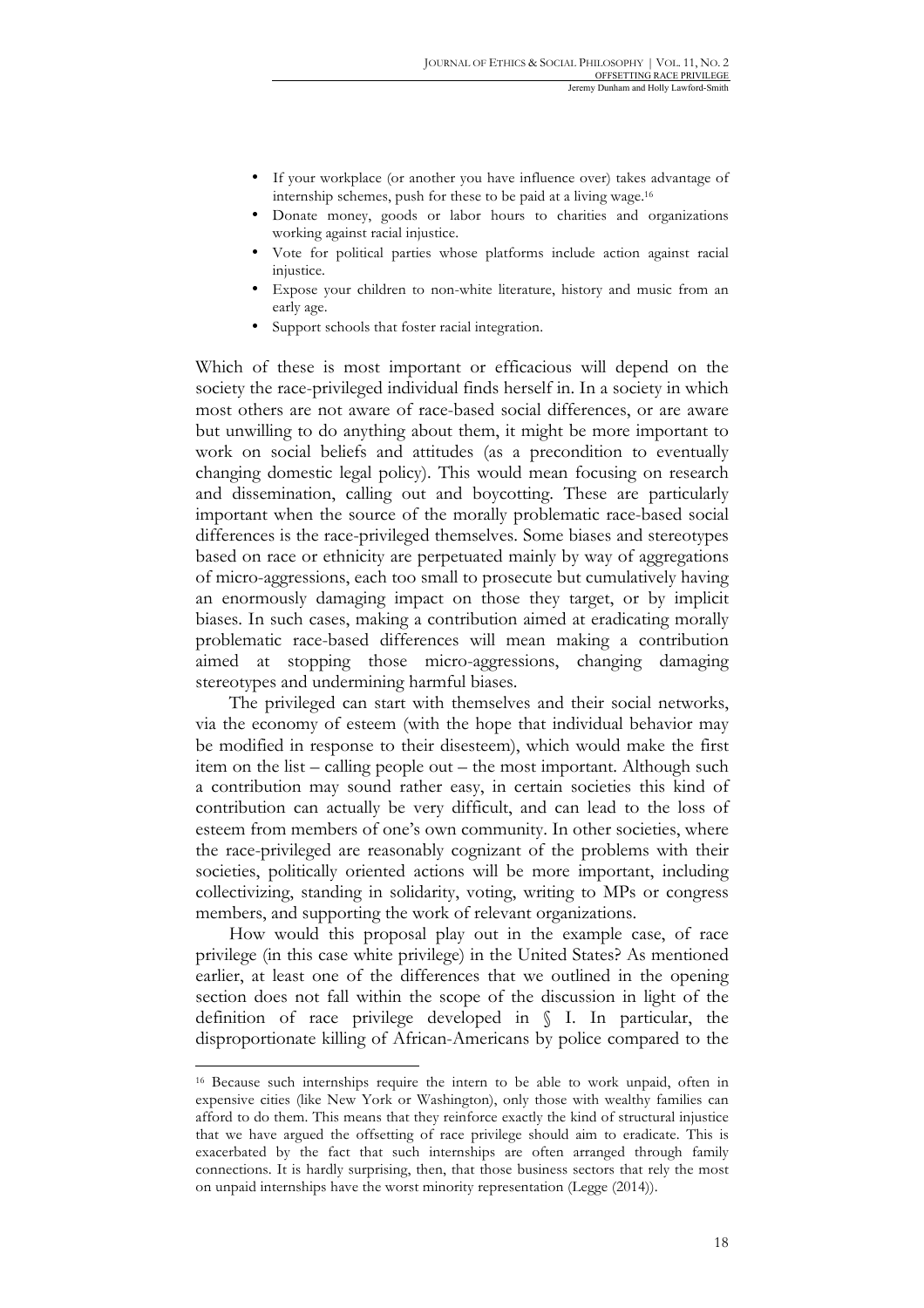killing by police of white Americans is outside the scope of the discussion, because not being killed by police is a *right*, not an undeserved advantage. (This is just as well, because a distribution holding the aggressiveness of current policing in the United States fixed would see more white Americans and fewer African-Americans being killed by police, while surely what justice requires in that context is *less shooting overall.*) That is not to say that there are no obligations in light of this racebased difference: there certainly are, and they are urgent. It is only to say that those obligations are not a matter of race *privilege*, and race privilege is our focus here.

The remainder of the differences are eligible, in particular the facts to do with racial profiling in stops and searches, arrests, sentencing and parole, and also in hiring decisions, university admissions, access to healthcare and so on. For example, consider the situation of a specific social group, namely white American drug dealers. They are less likely to be stopped; less likely to be searched if stopped; less likely to be arrested if searched and found in possession; less likely to be sentenced heavily if arrested; and less likely to serve their full sentence if incarcerated (more likely to be let out of prison early on parole), compared to African-American or Hispanic drug dealers. Whether a drug dealer will be stopped, searched, arrested, sentenced and paroled tracks a morally arbitrary feature of persons – namely, race. If these processes were raceblind, we would expect to see a distribution of each roughly in proportion to the composition of the United States population (unless there were free choices or nonadaptive preferences pushing more people from certain racial or ethnic groups into drug dealing, which is unlikely). Relative to this baseline, white American drug dealers have race privilege, and therefore have obligations to offset it. (If only one could control for criminal behavior on *The Wall Street Journal*'s income percentile tracker (see n. 14).)

These obligations require a contribution to the eradication of the source of their racial privilege, so in this case toward race-blind practices in policing and throughout the legal system. Of course, it is not likely that white American drug dealers in the United States will acknowledge, and take steps to offset, their race privilege. But this illustrates one way the proposal plays out in the example we started with. There will be other applications for which the offsetting of race privilege is not as unlikely. The same story could be told about white American students (at pretty much any level) or white American employees (of many companies, at least). And even if *no* race-privileged individuals were likely to acknowledge or offset their race privilege, it is still important to understand what they owe in light of that privilege, and how far they are falling short of what they ought to be doing.

### **IV. Conclusion**

The race-privileged owe a contribution that can be reasonably expected not to be futile, commensurate with the extent of their race-based advantage, to the dismantling of the relevant social injustice. In monetary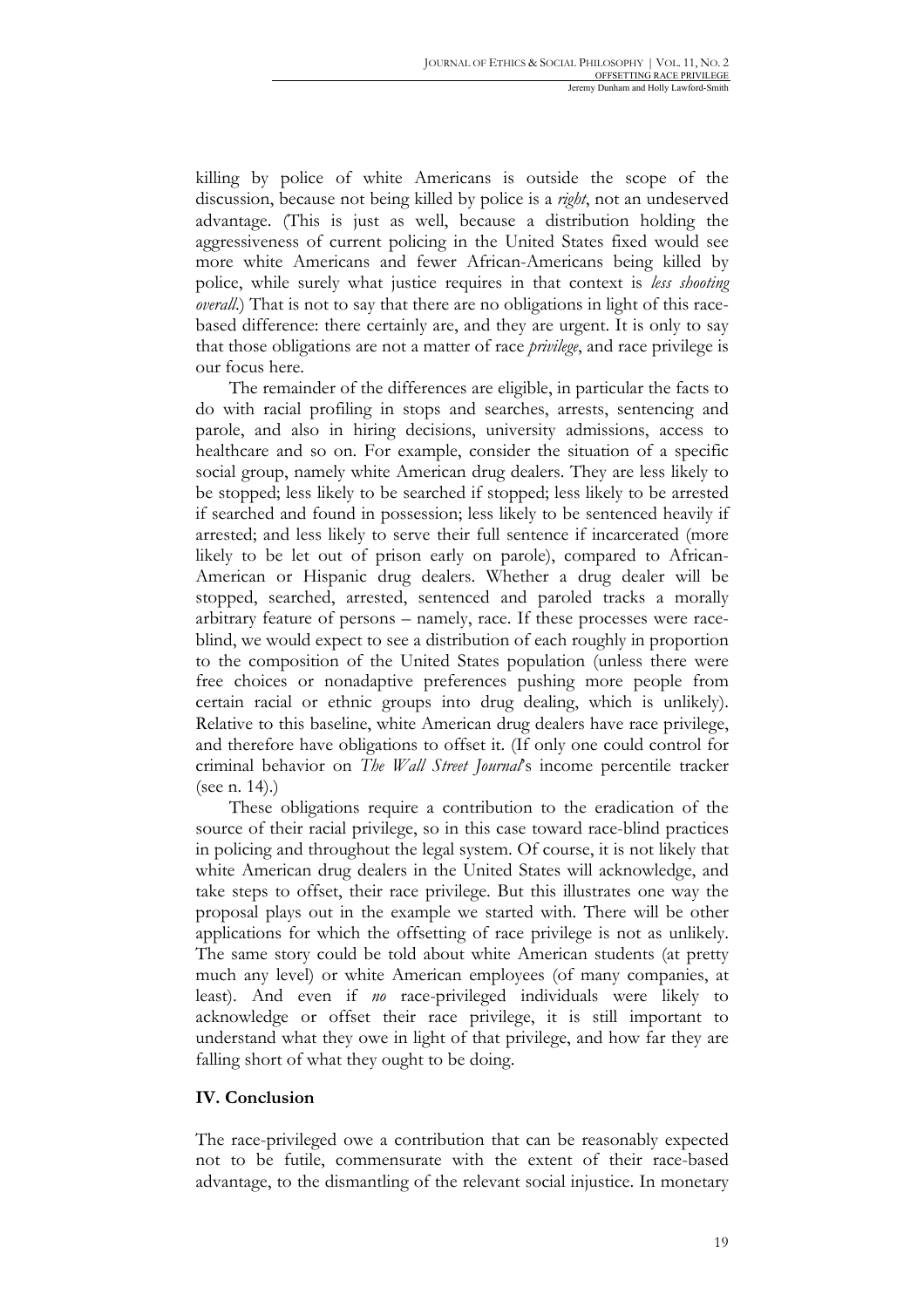terms, that roughly means that the race-privileged owe the difference between what they earn at the relevant percentile for their racial group, and what they would earn at the same percentile on the whole-society distribution. In non-monetary terms, the race-privileged owe the equivalent in time or effort, e.g., in taking political action. If the proposal had directed these "offsets" directly to the race-disadvantaged, this would not prevent the problem from constantly recurring (it might treat some of the symptoms without addressing their root cause). That is why it makes more sense to target the policies, systems and institutions perpetuating and sustaining morally problematic race-based social differences. What the race-privileged owe is reform of the system that allows them to *have*  race privilege in the first place.<sup>17</sup>

Jeremy Dunham University of Sheffield Department of Philosophy j.dunham@sheffield.ac.uk

Holly Lawford-Smith University of Sheffield Department of Philosophy h.lawford-smith@sheffield.ac.uk

<sup>17</sup> This work is supported by the European Commission and the Leverhulme Trust. For helpful discussion, we are grateful to audiences at the Benefiting from Injustice workshop at the University of Oslo, January 20-21, 2014; Just World Institute seminar at the University of Edinburgh, January 16, 2015; Warwick Graduate Conference in Political and Legal Theory, February 21, 2015; Graduate Conference on Value at the University of Sheffield, July 29-31, 2015; IASH seminar at the University of Edinburgh, August 2015; Moral Philosophy Seminar at the University of Oxford, October 12, 2015; Political Theory seminar at the University of Amsterdam, November 12, 2015; MSPT Reading Group at the Australian National University, May 20, 2016; and Stephanie Allan, Wolfgang Schwarz, David Wiens, Christian Barry, Gerhard Øverland, Bob Goodin, Barbara Applebaum, Jess Begon, R. J. Leland, Sarah Hannan, Luara Ferracioli and Ryan Cox. For helpful comments on written versions of the paper we are grateful to Bob Goodin, Avery Kolers, Jules Holroyd, Stephanie Collins and two anonymous reviewers for *JESP*.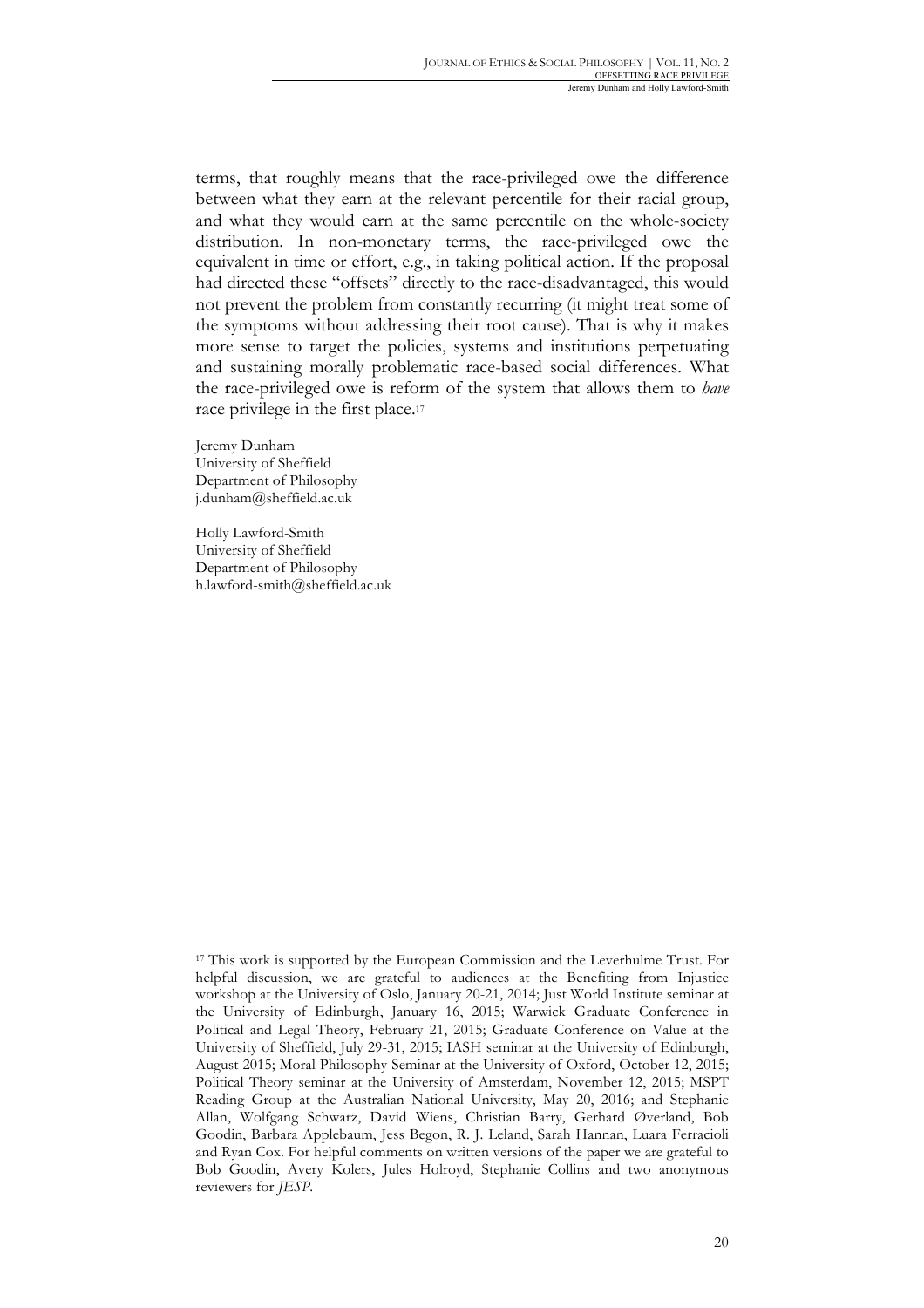### **References**

Anderson, E. (1999) "What Is the Point of Equality?" *Ethics* 109(2): 287-337.

- Anwander, N. (2005) "Contributing and Benefiting: Two Grounds for Duties to the Victims of Injustice," *Ethics and International Affairs* 19(1): 39-45.
- Ayres, I. (2015) "When Whites Get a Free Pass," *The New York Times*, Feb. 24, available at: nytimes.com/2015/02/24/opinion/research-shows-white-privilege-is-real.html (accessed Dec. 24, 2015).
- Bailey, A. (1998) "Privilege: Expanding on Marilyn Frye's 'Oppression,'" *Journal of Social Philosophy* 29(3): 104-19.
- Barry, C. and Lindauer, M. (forthcoming) "Moral Judgement and the Duties of Innocent Beneficiaries of Injustice."
- Bertrand, M. and Mullainathan, S. (2003) "Are Emily and Greg More Employable Than Lakisha and Jamal? A Field Experiment on Labour Market Discrimination," *National Bureau of Economic Research Working Paper Series*, available at: nber.org/papers/w9873 (accessed Aug. 21, 2014).
- Bickel, P., Hammel, A. and O'Connell, J. (1975) "Sex Bias in Graduate Admissions: Data from Berkeley," *Science* 187(4175): 398-404.
- Brinkhurst-Cuff, C. and Andrews, K. (2016) "What Role Should White Allies Play in the Black Lives Matter UK Movement?" *The Guardian*, Sept. 7, available at: theguardian.com/commentisfree/2016/sep/07/white-allies-black-lives-matter-ukprotest-city-airport?CMP=twt\_gu (accessed Sept. 7, 2016).
- Buchanan, L., Fessenden, F., Park, H., Parlapiano, A. and Wallace, T. (2014) "What Happened in Ferguson?" *The New York Times*, Aug. 20, available at: nytimes.com/interactive/2014/08/13/us/ferguson-missouri-town-under-siegeafter-police-shooting.html (accessed Aug. 21, 2014).
- Butt, D. (2007) "On Benefiting from Injustice," *Canadian Journal of Philosophy* 37(1): 129- 52.
- Chang, L. (2014) "Do Police Shoot Black Men More Often? Statistics Say Yes, Absolutely," *Bustle*, Aug. 19, available at: bustle.com/articles/36096-do-policeshoot-black-men-more-often-statistics-say-yes-absolutely (accessed Aug. 21, 2014).
- Darling-Hammond, L. (1998) "Unequal Opportunity: Race and Education," *The Brookings Review* 16.2 (Spring): 28-32.
- *The Economist* (2013) "Too Frisky," Apr. 27, economist.com/news/unitedstates/21576691-challenge-constitutionality-stops-new-yorks-police-departmenttoo-frisky (accessed Aug. 21, 2014).
- Goodin, R. (2013) "Disgorging the Fruits of Historical Wrongdoing," *American Political Science Review* 107(3): 478-91.
	- \_\_\_\_ and Barry, C. (2014) "Benefiting from the Wrongdoing of Others," *Journal of Applied Philosophy* 31(4): 363-76.
- Gosseries, A. (2004) "Historical Emissions and Free-Riding," *Ethical Perspectives* 11(1): 36-60.
- Guo, J. (2016) America Has Locked Up So Many Black People It Has Warped Our Sense of Reality," *The Washington Post*, Feb. 26, available at: washingtonpost.com/news/wonk/wp/2016/02/26/america-has-locked-up-somany-black-people-it-has-warped-our-sense-of-reality (accessed Oct. 30, 2016).
- Hamilton, C. and Ture, K. (1992/1967) *Black Power: The Politics of Liberation*, New York: Vintage Books.
- Harkinson, J. (2014) "4 Unarmed Black Men Have Been Killed by Police in the Last Month," *Mother Jones*, Aug. 13, motherjones.com/politics/2014/08/3-unarmedblack-african-american-men-killed-police (accessed Aug. 21, 2014).
- Haydar, B. and Øverland, G. (2014) "The Normative Implications of Benefiting from Injustice," *Journal of Applied Philosophy* 31(4): 349-62.
- Heyward, C. (2014) "Benefiting from Climate Geoengineering and Corresponding Remedial Duties," *Journal of Applied Philosophy* 31(4): 405-19.
- Kolers, A. (2014) "The Priority of Solidarity to Justice," *Journal of Applied Philosophy* 31(4): 420-33.